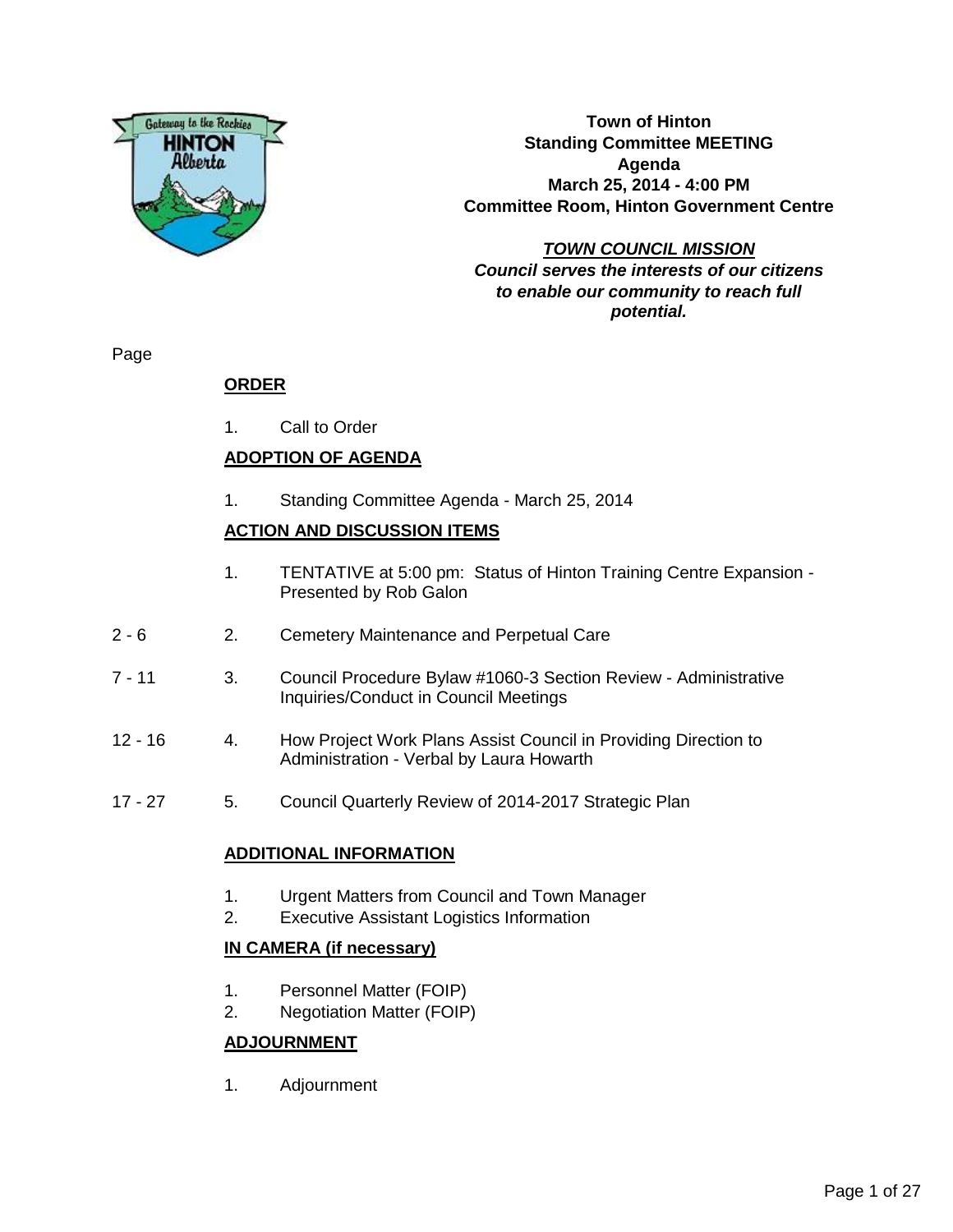

## TOWN OF HINTON DIRECTION REQUEST

DATE: March 10, 2014

#### TO: STANDING COMMITTEE MEETING OF March 25, 2014

FROM: Ken McLeod, Parks Infrastructure Services Supervisor

REVIEWED BY: Mike Schwirtz — Infrastructure Service Director APPROVED BY: Bernie Kreiner — Town Manager

#### RE: Cemetery Maintenance and Capital Reserve

#### Purpose

This item is before Council to provide information and understanding of the current operating and maintenance practices for Hinton's Woodlawn Cemetery.

#### **Issue**

The current maintenance of the cemetery is carried out as per the Minimum Service Levels (attachment 1.)

The Cole's notes version is that the leveling of the graves are <sup>g</sup>iven high priority and are completed in the spring and then immediately upon notification of any others that have settled out over the summer. Lawns are cut during the growing season once every 7-10 days. The headstones, benches and other amenities are trimmed every third or fourth mowing depending on the length of the grass. Trees and shrubs are watered as required weather dependent. Garbage is checked and changed out as required.

By following these minimum service levels we have received <sup>a</sup> number of compliments over the years for how well we maintain the Woodlawn Cemetery.

The cemetery reserve is set up so that any surplus from cemetery operations goes into the reserve. The intent for the reserve is twofold; i) to provide for perpetual cemetery care once the cemetery is at capacity and ii) to make major capital purchases as required. Some examples may be additional purchases of columbariums, paving of roads, and or expanded irrigation systems.

The cemetery for the pas<sup>t</sup> three years has operated at break even or <sup>a</sup> slight deficit and therefore no new monies have been added to the reserve. In <sup>2011</sup> <sup>a</sup> columbarium was purchased which took the reserve down from \$87,120.00 to \$50,510.00. This is where the reserve stands today.

#### **Administration Comments on Situation / Options**

The maintenance of the cemetery is important to the Town of Hinton and we will continue to take pride in maintaining it to the established standard.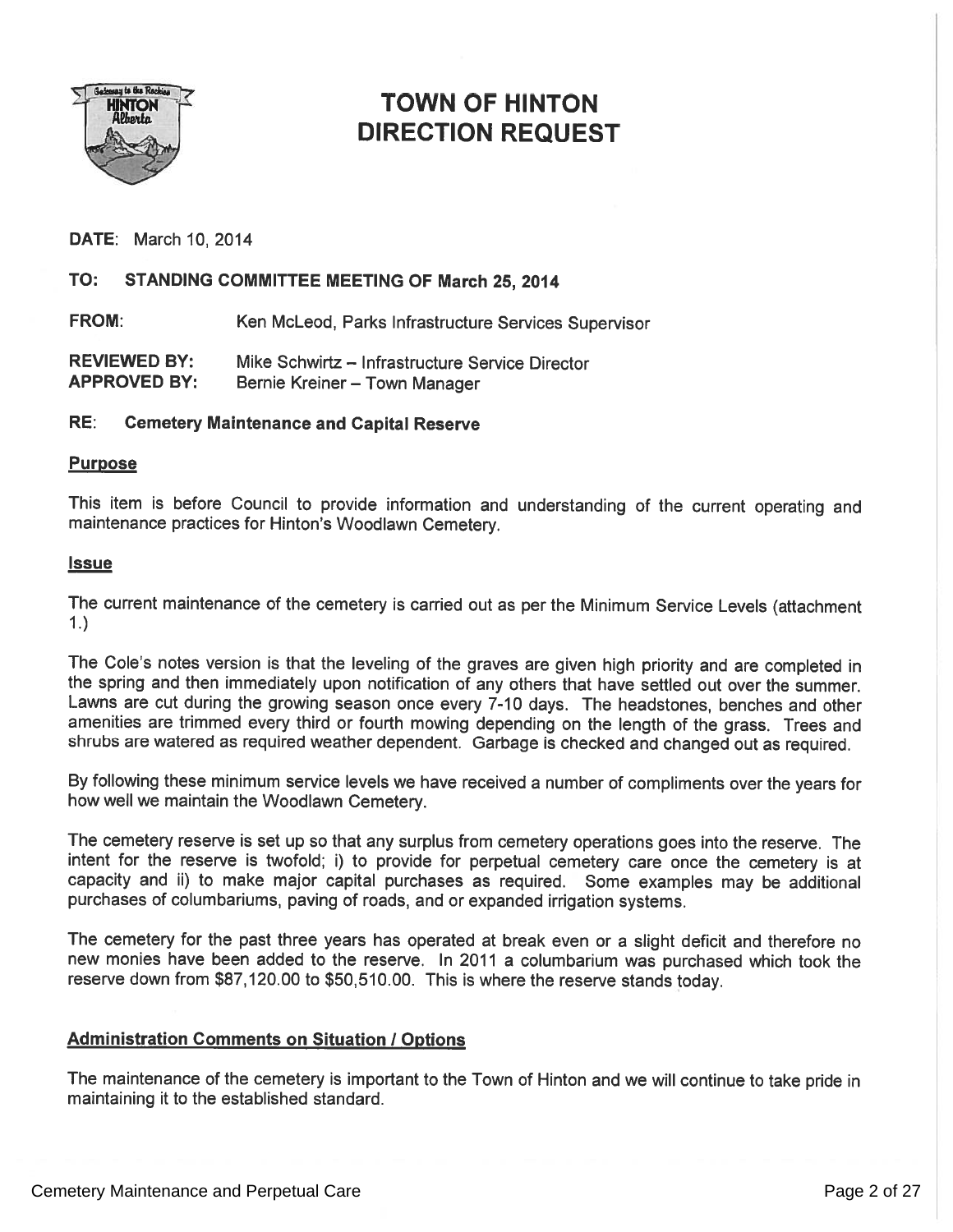It is estimated that in approximately 20 years the Woodlawn Cemetery will be at full capacity and thus generating no revenue, at which time maintenance should be funded from the perpetual care fund.

In order to keep the cemetery perpetual care fund sustainable, in <sup>2015</sup> we will be proposing an annual transfer of \$5,000.00 from operations to the cemetery perpetual care reserve. This will ensure the perpetual care fund is fully funded and does not rely on the possibility of an operational surplus.

We will continue to review costs and rates (revenue) annually to ensure that an effective overall operation continues.

#### **Administration's Conclusion / Proposed Direction**

Council receives this report for information

#### Town Manager Comments

\*

#### Attachment(s)

- 1. Cemetery Minimum Service Levels
- 2. Bylaw 796-4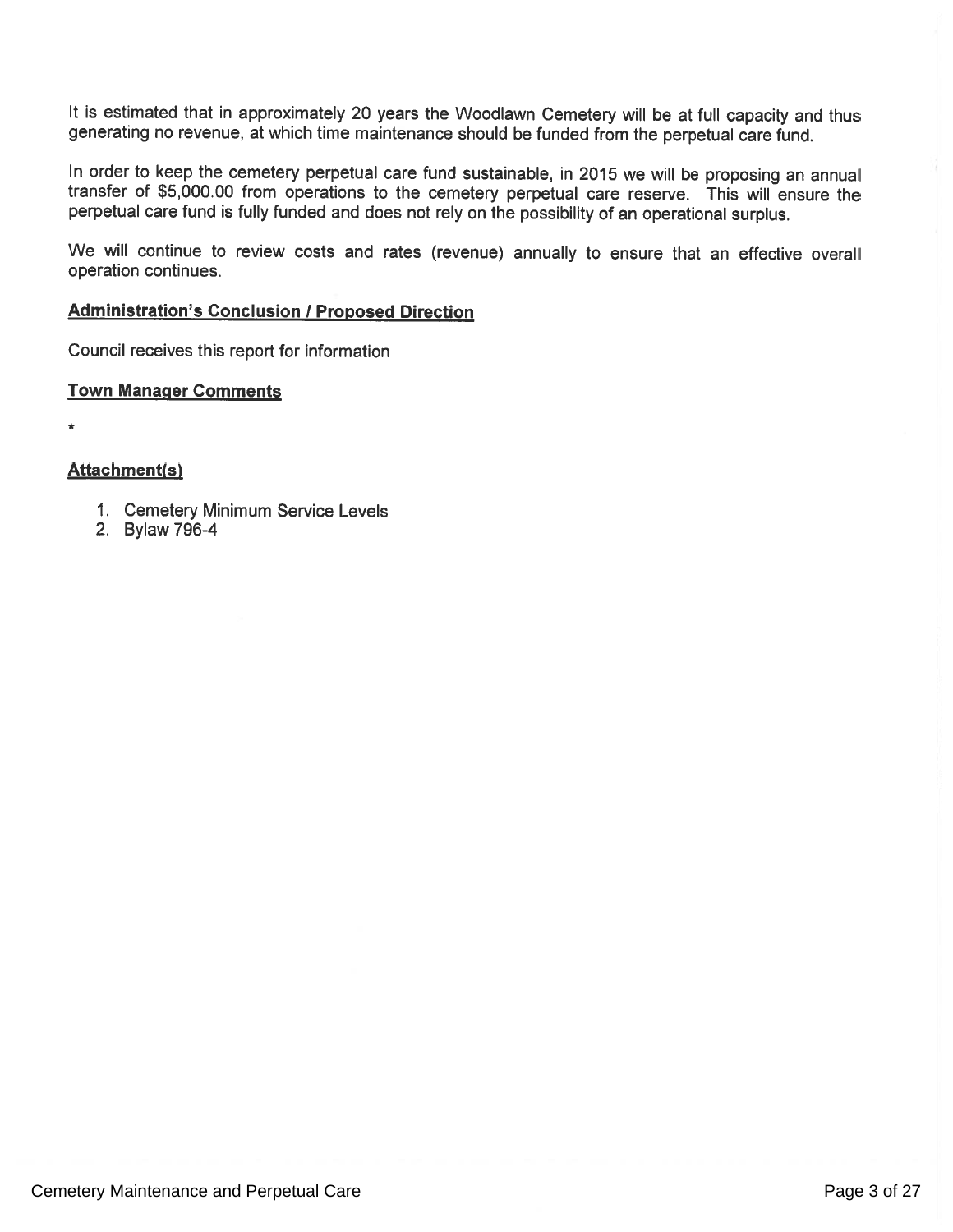# TOWN OF HINTON MINIMUM SERVICE LEVELS PARKS AND RECREATION DEPARTMENT

# TOWN GROUNDS

| <b>TASK</b>                                                  |                                  |                             |
|--------------------------------------------------------------|----------------------------------|-----------------------------|
|                                                              | <b>COMMENTS</b>                  | <b>AVERAGE TIMES / YEAR</b> |
| Maw                                                          | 1 time every 1.5 weeks May-Sept. | 14 times per year           |
| Prune trees and shrubs                                       | Spring & Fall                    | 2 times per year            |
| Planting of annuals                                          | Spring                           | 1 time per year             |
| Watering of flowers                                          | On going - June - Sept.          | As required                 |
| Weeding of flowerbeas                                        | 1 time per month (June-Sept)     | 4 times per year            |
| Winterizing flowerbeds                                       | Fall                             | 1 time per year             |
| Weed whip                                                    | 1 time per month                 | ê times per year            |
| Soray weeds                                                  | Spring or Fall                   | t time der year             |
| Fertilize                                                    | Spring                           | 1 time per year             |
| Install and take down Christmas lights  November and January |                                  | t time each per year        |
| Snow shoveling sidewalks                                     | As per snow removal policy       | As required                 |
| Cleaning parking lots                                        | As per snow removal policy       | As required                 |

## **CEMETERY**

| <b>TASK</b>                                                 | <b>COMMENTS</b>                 | <b>AVERAGE TIMES / YEAR</b>  |
|-------------------------------------------------------------|---------------------------------|------------------------------|
| Excavations and internments                                 | average 25/yr.                  | as required                  |
| Surveying monument markers                                  | average 25/yr                   | as required                  |
| Mow the manicured grass in cemetery  1 time every 1.5 weeks |                                 | 14 times per year            |
| Trim (weed whips)                                           | 1 time every 4 weeks            | 6 limes per year             |
| Planting of annuals                                         | Spring                          | 1 time per year              |
| Watering of flowers                                         | On going - June - Sept.         | As required                  |
| Weeding of flowerbeds                                       | 1 time per month - June - Sept. | 4 times per year             |
| Landscaping (leveling grave plots)                          | high priority                   | As required                  |
| Aerate                                                      | Spring or Fai!                  | 1 time per year              |
| Fertilizer                                                  | <b>Spring</b>                   | 1 time every 2 years         |
| Spray                                                       | Spring or Fall                  | <sub>i</sub> 1 time per year |
| Snow removal from roads                                     | As per snow removal policy      | As required                  |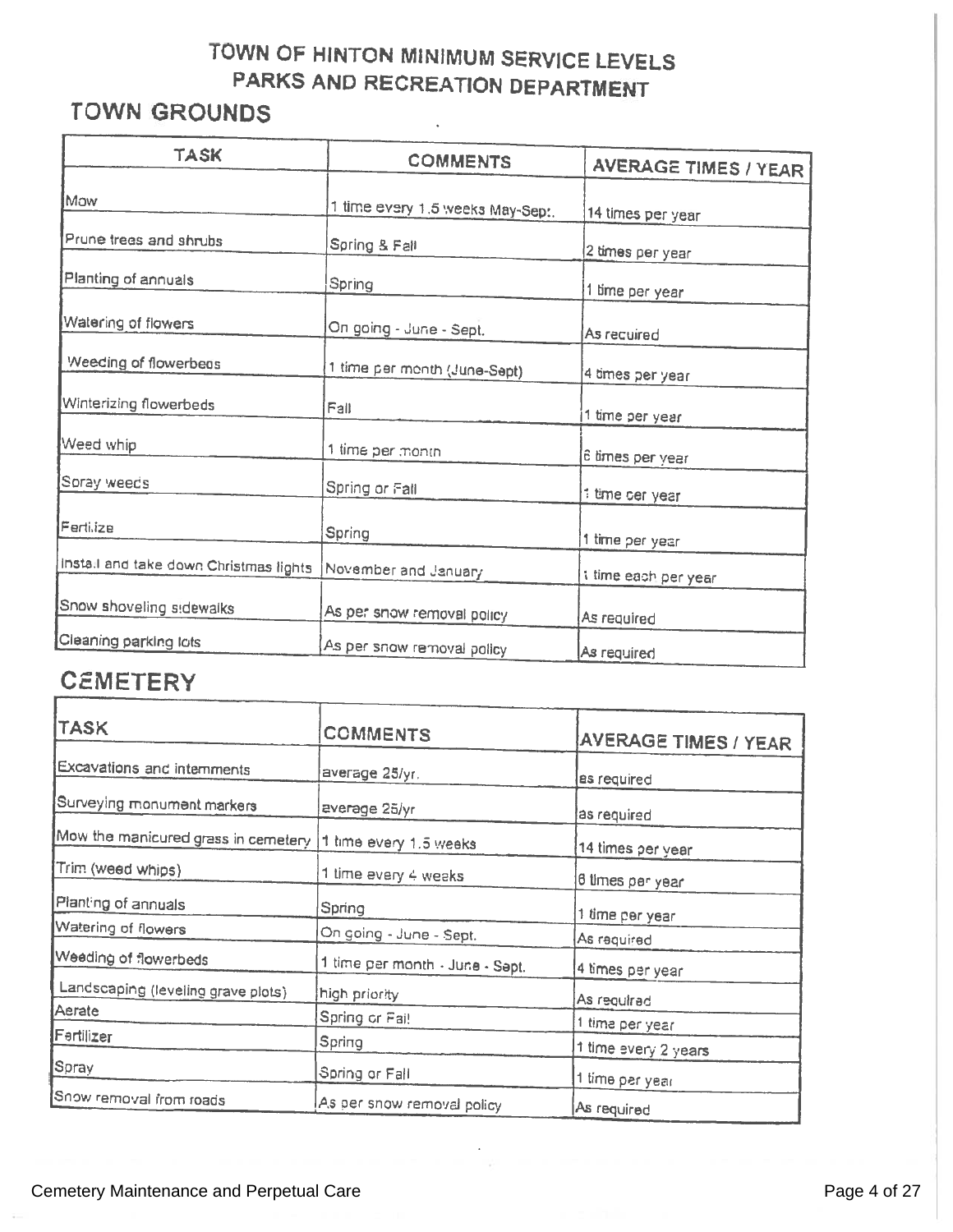

#### BYLAW #796-4 BEING A BYLAW OF THE TOWN OF HINTON IN THE PROVINCE OF ALBERTA TO AMEND BYLAW #796 WHICH PROVIDES FOR THE OPERATION AND MAINTENANCE OF A CEMETERY FOR THE TOWN OF HINTON

WHEREAS the Town of Hinton does own a parcel of land registered plan of subdivision 5781KS and known as Woodlawn Cemetery.

AND WHEREAS this cemetery site has been approved by the Provincial Board of Health under Final Certificate of Approval No. <sup>797</sup> dated the 29th day of April, 1959.

AND WHEREAS Council deems it necessary to change certain parts of Bylaw No. 796 in order to clarify.

NOW THEREFORE the Council of the Town of Hinton in session duly assembled hereby enacts as follows.

1. That the following clause be inserted into Bylaw #796 as follows:

4(I) The fees and charges by the Town for graves, the opening and closing of graves for internment purposes, Columbarium fees, second opening, closing of a niche and cremations shall be governed by the fees as set out in t

2. This Bylaw comes into force and effect upon third and final reading.

READ A FIRST TIME THIS  $44 \sqrt{ }$  DAY OF DECEMBER, 2012.

READ A SECOND TIME THIS  $H^+$  DAY OF DECEMBER, 2012.

READ A THIRD TIME THIS  $\frac{44}{10}$  DAY OF DECEMBER, 2012.

1/ Mayor

 $K_{10}$ Manager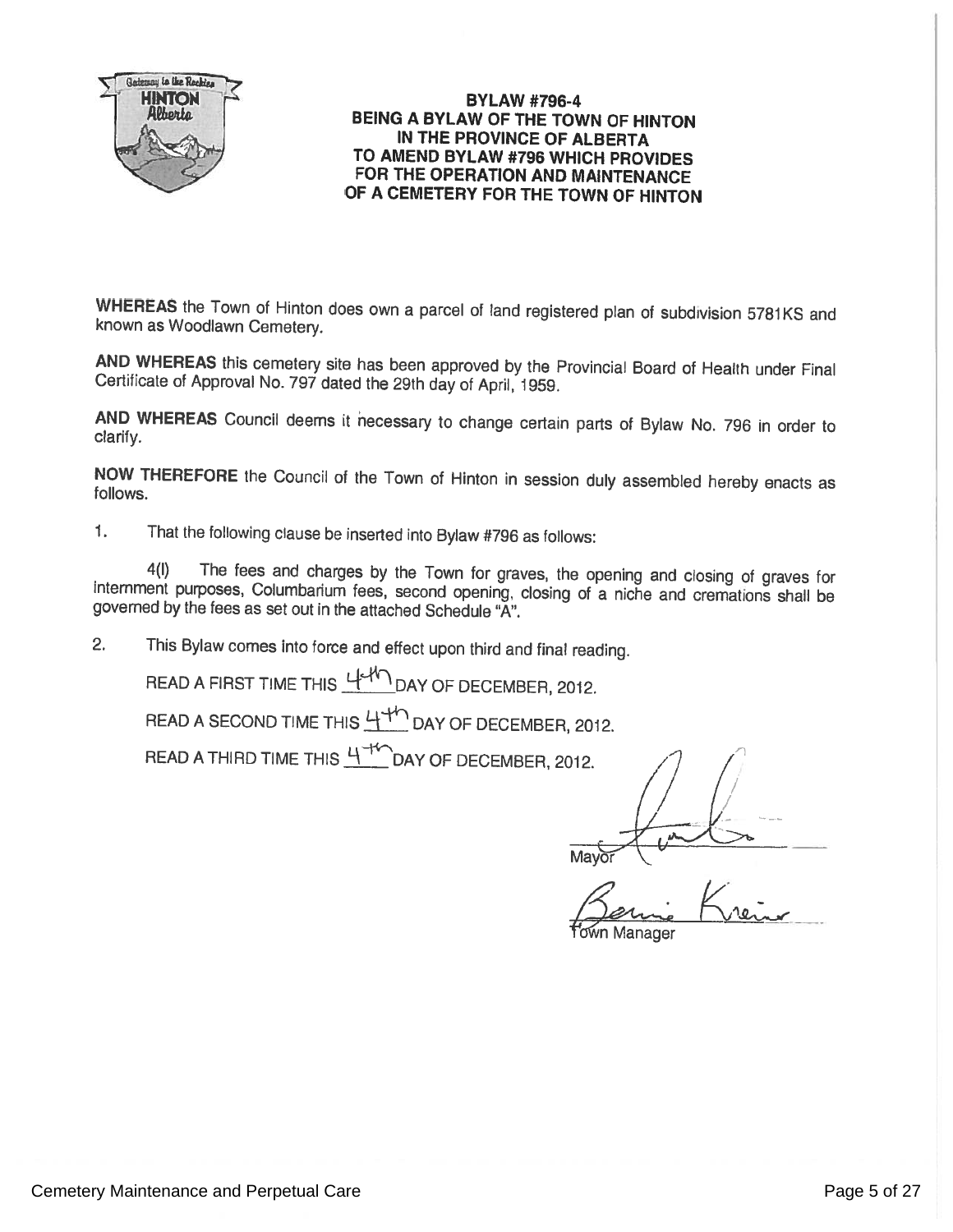#### BYLAW 796-4 SCHEDULE "A"

#### Fees for graves

|                                |                                   | Current |  |
|--------------------------------|-----------------------------------|---------|--|
| Single grave                   | $12 \times 4$                     | \$450   |  |
|                                | $12\times 5$                      | \$450   |  |
| Child grave                    | 10 yrs and under<br>$12 \times 5$ | \$225   |  |
| Baby grave                     | Under 2 yrs                       | \$175   |  |
| Cremation (up to 4 cremations) | $12 \times 5$                     | \$450   |  |
| Veteran                        | $12 \times 4$                     | \$225   |  |
|                                | $12 \times 5$                     | \$225   |  |
|                                |                                   |         |  |

# Fees for opening and closing graves for internment purposes

|                                     | <b>Current</b> | Proposed  |
|-------------------------------------|----------------|-----------|
| Adult & Veteran grave               | \$485          | \$600     |
| Pre-Dug grave                       | \$485          | \$600     |
|                                     |                |           |
| Child grave                         | \$485          | No change |
| Pre-Dug grave                       | \$485          | No change |
|                                     |                |           |
| Baby grave                          | \$160          | No change |
| Pre-Dug grave                       | \$160          | No change |
|                                     |                |           |
| Cremation                           | \$160          | \$200     |
| Columbarium <sup>**</sup>           | \$875          | \$1050    |
| Second opening/closing of a niche** | \$75           | \$100     |
|                                     |                |           |
| Additional non-regular hour fees    |                |           |
| (including weekends and statutory   |                |           |
| holidays)                           |                |           |
| <b>Burials</b>                      | \$130          | \$160     |
| <b>Cremations</b>                   | \$100          | \$120     |
|                                     |                |           |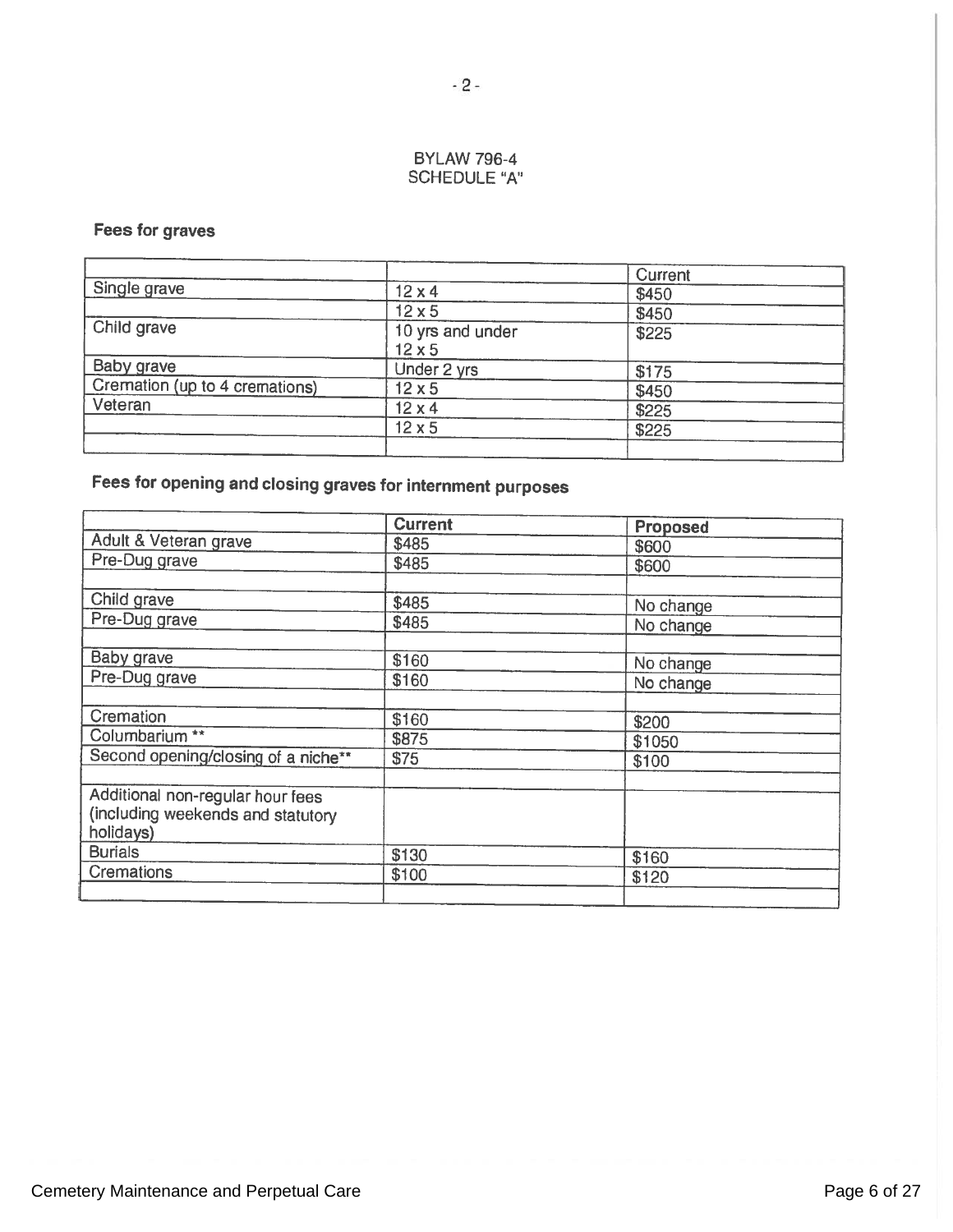## **MEMORANDUM**



**Date: March 20, 2014**

**To: Standing Committee Meeting of March 25, 2014 From: Rhonda West, Legislative & Administrative Services Coordinator RE: Council Procedure Bylaw #1060-3 Section Review – Administrative Inquiries/Conduct in Council Meetings**

This is provided to facilitate information update and discussion by Standing Committee on this topic for status understanding and to seek direction from Council on any changes.

Mayor Mackin has proposed a change to the Council Procedure Bylaw with respect to information requests from Council members (see Attachment #1). Section 27 of Council's Procedure Bylaw #1060-3 provides details and processes to follow for administrative inquiries as follows:

#### **27) Administrative Inquiries**

- 1) A Councilor wishing to make an information request of administration shall present it to council at the appropriate time on the agenda of a council meeting.
- 2) If the Town Manager is unable to answer the information request at the meeting, the Town Manager will forward the request to the appropriate official or body in the Town for a response.
- 3) Unless the information request specifies that the Councilor wishes the information to appear on a subsequent agenda, the information will be forwarded directly to all Councilors.
- 4) If the Town Manager determines that the requested information should not be supplied, as the corporation has an obligation to keep it private under the provisions of the *Freedom of Information and Protection of Privacy Act*, the Town Manager shall file a response with council stating the reasons for withholding the information.
- 5) If the Town Manager determines that the time and cost of compiling the information will be considerable, the Town Manager shall request a resolution of council to approve the request either at the same meeting or a future meeting.
- 6) If a Councilor who has made an information request wishes to withdraw the request, at the appropriate time on the agenda that Councilor shall so inform council.
- 7) Administrative inquiries made at a Council meeting will be responded to at the next meeting of Council following the meeting at which the inquiry was submitted, unless: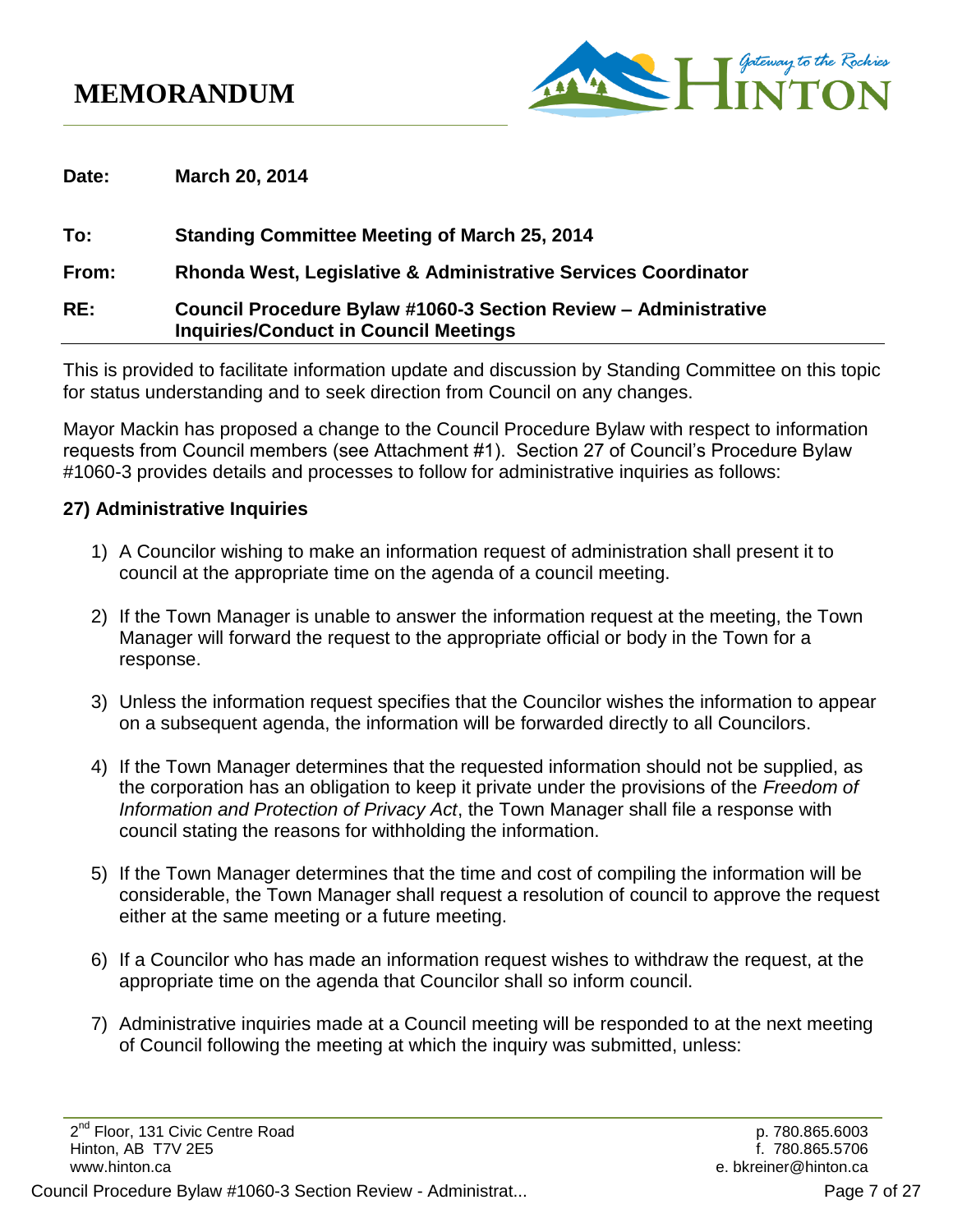# **MEMORANDUM**



- a) The financial or other resources required to answer the inquiry are substantial and a decision of Council or the Town Manager is required to approve such allocation of resources;
- b) Additional time is required to prepare the response or compile the requested information.
- 8) Administrative inquiries made directly to the Town Manager will be responded to within two weeks from the date the inquiry was submitted, unless:

a) The financial or other resources required to answer the inquiry are substantial and a decision of Council or the Town Manager is required to approve such allocation of resources;

b) Additional time is required to prepare the response or compile the requested information.

- 9) Council members will be advised as to when the response to an administrative inquiry will be provided.
- 10)The Town Manager may determine if the information acquired in response to an administrative inquiry is of benefit to all members of Council and distribute the administrative inquiry and the response to all members of Council.

Looking ahead to future Public Hearings and items coming before Council that may draw public attention, we thought it timely to provide a reminder of Section 29 of the Council Procedure Bylaw #1060-3 which states:

### **29) Conduct in Council Meetings**

- 1) The members of the public during a meeting:
	- a) May approach or speak to Council upon permission of the Chair;
	- b) May speak on any matter up to 10 minutes upon permission of the Chair;
	- c) Maintain order and quiet;

d) Not interrupt a speech or action of Council or another person addressing the members.

- 2) The Chair may order a member of the public who creates a disturbance or acts improperly at a meeting to be expelled.
- 3) Members of Council during a meeting will not:
	- a) Speak disrespectfully, use offensive words, or un-parliamentary language;
	- b) Address members without permission;
	- c) Carry on a private conversation;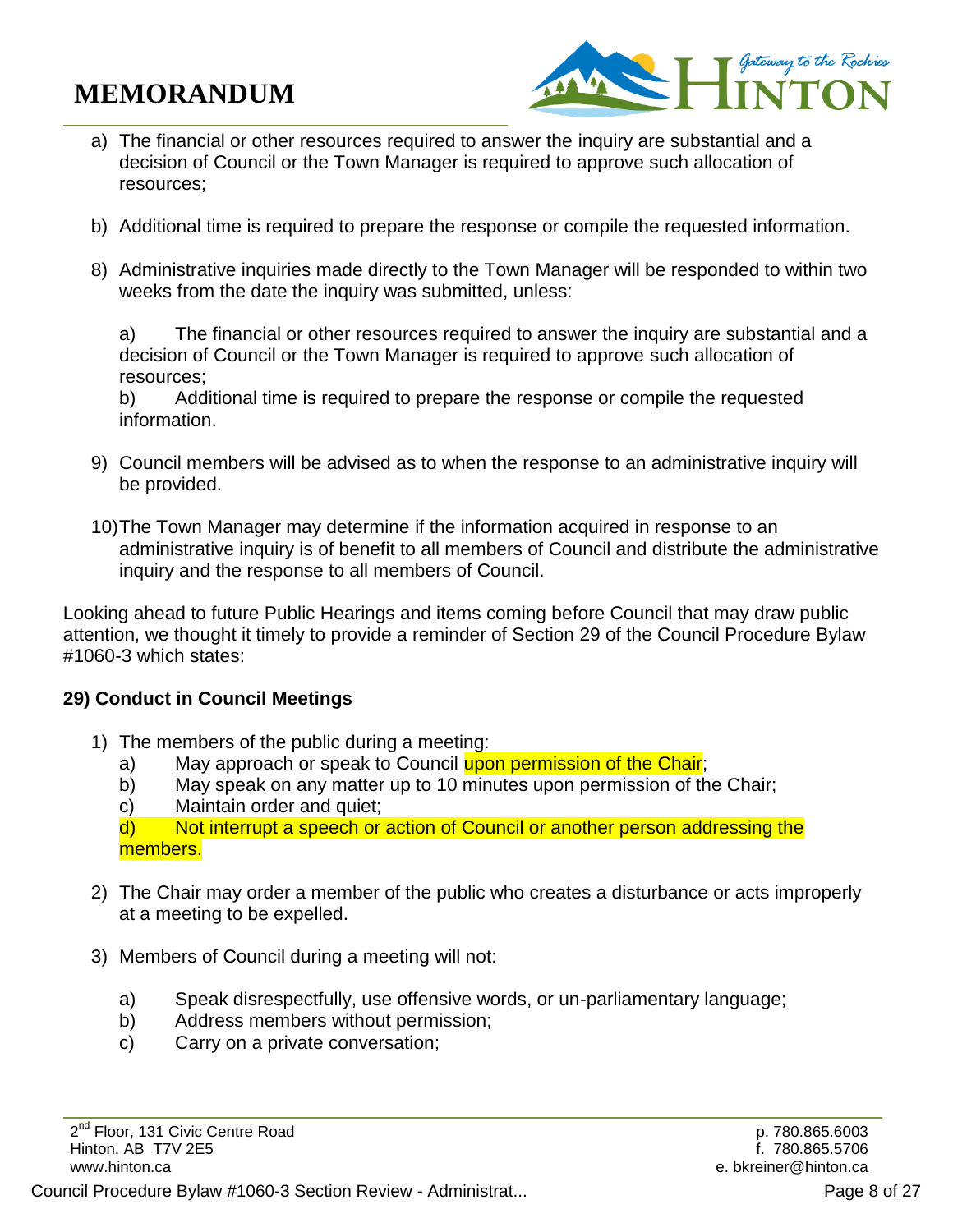

d) Break the rules of Council or disturb the proceedings;

e) Leave their seat or make any noise or disturbance while a vote is being taken or the result declared;

- f) Disobey the decision of the Chair on any question of order, practice or interpretation.
- 4) A member of Council who persists in a breach of subsection 3) after having been called to order by the Chair, may, at the discretion of the Chair, be ordered to leave for the duration of the meeting.
- 5) At the discretion of the Chair, a member of Council may resume his or her seat after making an apology for the member's offending conduct.

### **ATTACHMENT:**

1. Email from Mayor Mackin on proposed wording change for information requests;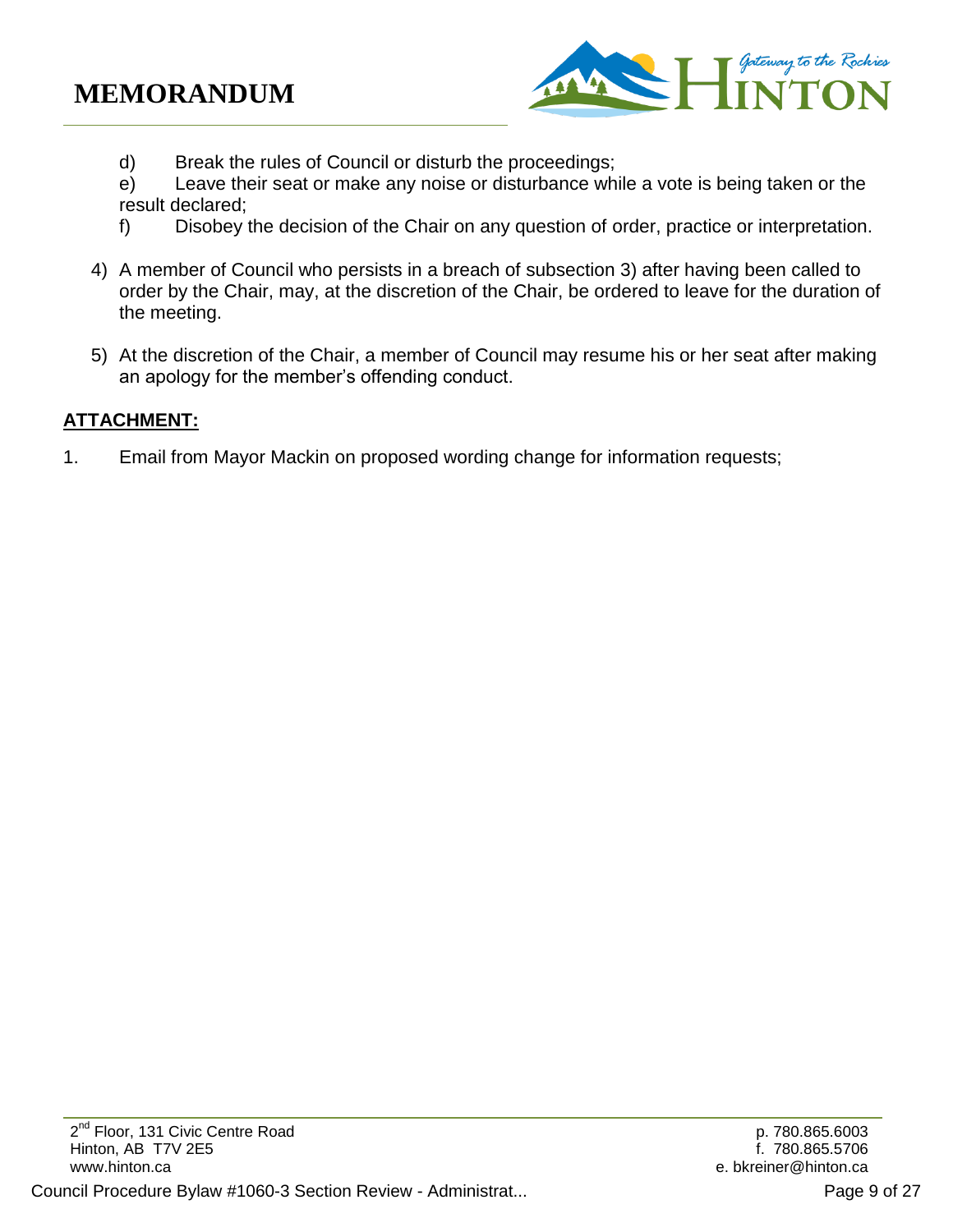#### **Rhonda West**

| Mayor Rob Mackin<br>March-19-14 8:48 PM<br>Council 2013-2017<br>Rhonda West; Laura Howarth; Denise Parent; Bernie Kreiner; Mike Schwirtz<br>RE: your query on % |
|-----------------------------------------------------------------------------------------------------------------------------------------------------------------|
|                                                                                                                                                                 |
|                                                                                                                                                                 |

Good evening everyone,

I would like to propose a policy change for discussion at next week's Standing Committee meeting.

This potential section/clause to be added to our Procedural Policy could read something like:

Administration has the right to first decline or give pause to an informational request from a Councillor that is outside of a current Agenda Package should it cause undo work for the parties involved unless the direction comes with the concensus of Council.

Rhonda, can you please advise on where this would best fit into the Procedural Bylaw? Ryan, as per our discussion I would like you acting as Deputy Mayor, to bring this forward for discussion as I am attending meetings on behalf of the Evergreen Foundation.

**Thanks** 

Rob

**Rob Mackin** Mavor Town of Hinton | Gateway to the Rockies

l×l

p: 780.865.6005 | f: 780.865.5706 e: mayorrobmackin@hinton.ca 2<sup>nd</sup> Floor, 131 Civic Centre Rd. Hinton, AB T7V 2E5 www.hinton.ca

The information transmitted is intended only for the person(s) or entity named above and may contain confidential or privileged information. If The ancimation dansmitted is intended only for the person(s) or entity named above and may contain confidential or privileged information and the person of the sender immediately and delete it and any attachments without r reading, saving, printing or forwarding

1.

Please consider the environment before printing this email.

From: Denise Parent Sent: March-19-14 2:42 PM To: Councillor Stuart Taylor Cc: Bernie Kreiner; Council 2013-2017 Subject: your query on %

Stuart,

I have provided to Bernie your request on the % changes from 2007 to 2012.

Council Procedure Bylaw #1060-3 Section Review - Administrat... Page 10 of 27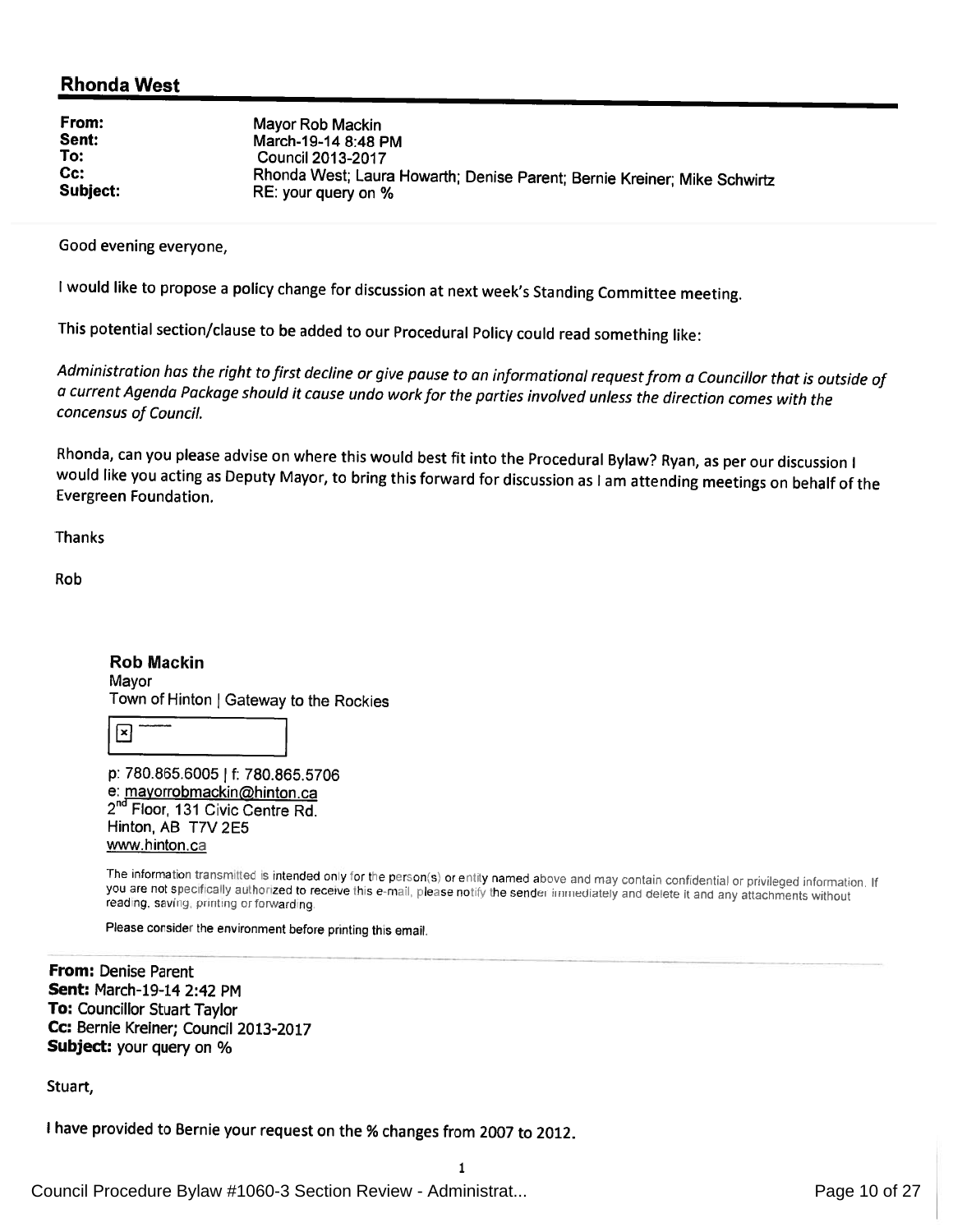A presentation was made at the standing committee meeting of January 14 providing a high end overview of the changes from 2007 to 2012.

While on the surface the net percentage changes that you quote appear accurate, I am perplexed that only one side is being presented without consideration to the revenue side nor a reference to the areas that decreased i.e. waste management operations (-97%).

Without getting into details in the same timeframe:

- General revenue increased by 290% (includes 240% increase from the revenue sharing agreement with YHC)
- $\bullet$ Municipal taxes increased by 38%
- Sanitary Sewer operations increased by 34%  $\bullet$
- Water operations increased by 48%  $\bullet$

In order to provide the depth of detail that I believe is required to present a full picture, many hours of my time as well of the other divisions will be required.

Before I proceed any further with this I will require direction from the CAO and approval from council. If this information is being developed to communicate on behalf of council my understanding is that the mayor is the spokesperson and should be involved in advance.

Given council's 4 year strategic plan perhaps it would be a better use of our time to focus on where the Town of Hinton should be by 2017?

#### **Denise Parent**

**Director of Corporate Services** Town of Hinton | Gateway to the Rockies

 $\boxed{\mathbf{x}}$ 

p: 780.865.6078 | c: 780.740.3950 | f: 780.865.5706 e: dparent@hinton.ca 2<sup>nd</sup> Floor, 131 Civic Centre Rd. Hinton, AB T7V 2E5 www.hinton.ca

The information transmitted is intended only for the person(s) or entity named above and may contain confidential or privileged information. If you are not specifically authorized to receive this e-mail, please notify the sender immediately and delete it and any attachments without reading, saving, privileged information. If you are not specifically authorized to receive printing or forwarding.

 $\overline{\phantom{a}}$ 

Please consider the environment before printing this email.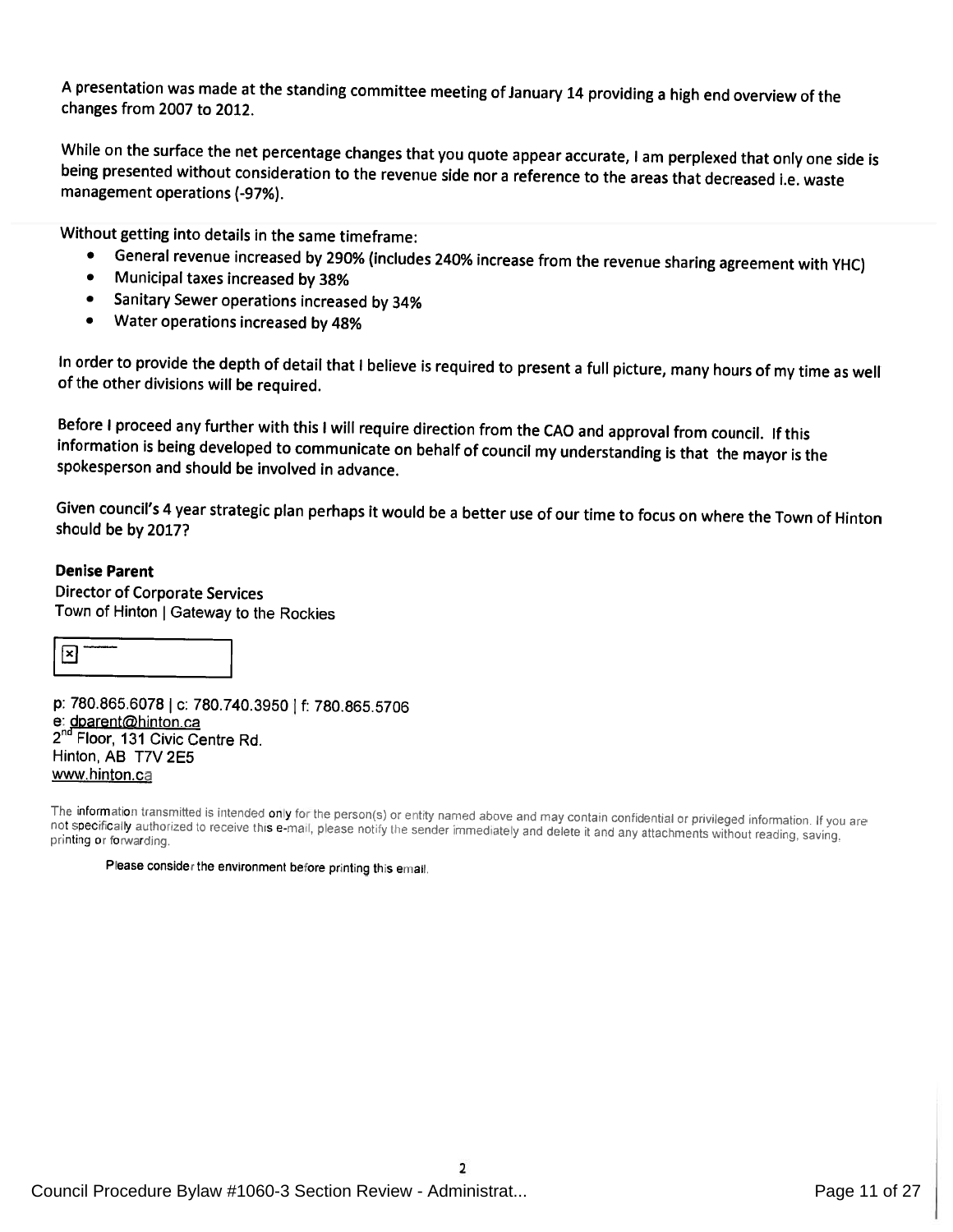

#### **Name of Project: Citizen Satisfaction Survey**

**Project Manager:** Emily Olsen **Project Sponsor:** Denise Parent

**Start Date:** April 15, 2013 **Completion Date: Fall 2013**

**Project Budget: \$17,000 (to be taken from existing Communications budget \$7000 from Special Projects, the remainder from Promotional Items/Advertising budget)**

**Project Purpose (s): To determine current levels of satisfaction and importance of services and programs provided by the Town of Hinton to residents**

#### **Project Deliverables:**

- A 15 20 minute survey that covers the satisfaction and importance of municipal services, sustainability measures
- A written report that measures customer satisfaction regarding Town services and programs
- A presentation of recommendations and findings to Executive Committee and key staff, as well as Council.

#### **Success Measures:**

#### *Critical:*

- To be able to successfully rate the satisfaction levels of programs and services and its correlation to levels of importance (value) of programs and services to residents
- **300 randomly acquired responses from residents**
- **50 survey responses acquired online**
- Results and recommendations to be used in strategic planning and improvement of services

### *Desirable:*

- 100 survey responses acquired online
- 6 10 Focus group participants

### **Project Scope**

### *(Specific inclusions):*

 Ipsos will facilitate a workshop with Senior Staff and communications coordinator to build the most appropriate questionnaire for the needs of the Town. The final questionnaire will incorporate a core set of questions (those that would be fielded in each survey iteration,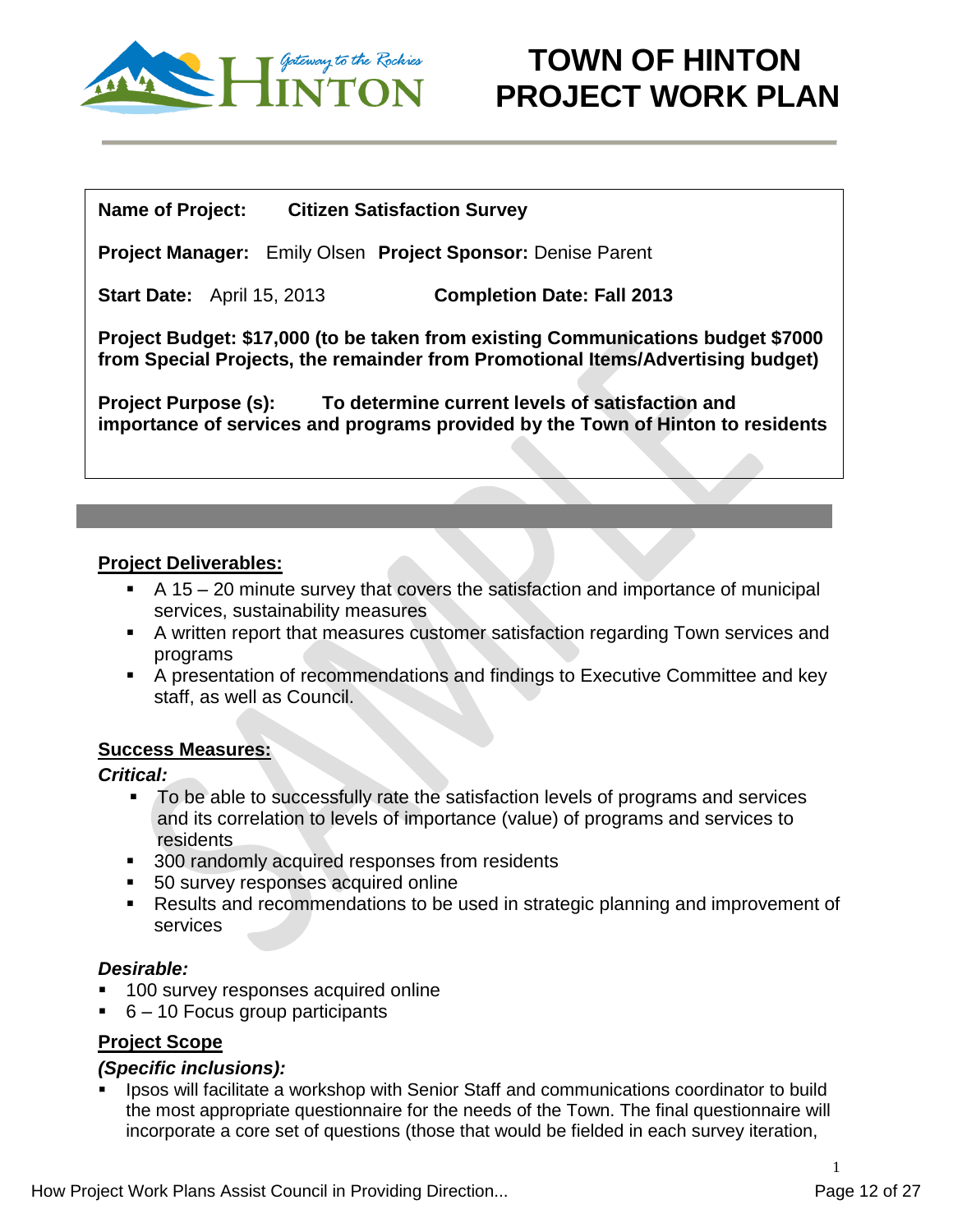

as key performance measures) and a fluid section (questions that would be customized in each survey implementation).

- Ipsos Reid to build survey with input and feedback from communications coordinator
- Ipsos Reid to conduct survey randomly with up to 10% of county included in final results
- Communications coordinator to advertise and place survey on the town's website
- Ipsos Reid to analyze results and create report on findings and recommendations
- **If Ipsos Reid to conduct focus group (from random residents who participated in the full** survey) for qualitative results on key questions
- Ipsos Reid to create presentation for executive and administration (recommendations)
- Recommendations to be used for strategic planning, improvement of services

#### *(Specific exclusions):*

- Survey will not rate specific programs (eg. JLC, Storytime, etc)
- Survey will not duplicate questions already asked by CEAC
- $\blacksquare$

### **Project Risks and Impacts:**

- Cost of survey taken from existing communications budget may affect communications budget overall
- Use of survey results in strategic planning and improvement of services

### **Action Plan:**

Timeline may be subject to change dependant on the receipt of sustainability questions through the Whistler Centre.

| <b>Major Activities</b>                                                                            | <b>Responsible</b>                     | <b>Time Frames</b>                  |
|----------------------------------------------------------------------------------------------------|----------------------------------------|-------------------------------------|
| 1. Project Refinement and next steps                                                               | Ipsos                                  | April 30, 2013                      |
| 2. Town to provide sustainability<br>consultant contact to Ipsos                                   | Emily                                  | May 1, 2013                         |
| 3. Send questionnaire timeline and<br>revised questionnaire to town                                | <i>lpsos</i>                           | May 2, 2013                         |
| 4. Detailed feedback on survey<br>components                                                       | Emily, executive<br>team if desired    | May 9, 2013                         |
| 5. Sustainability consultant to provide final<br>wording for sustainability component of<br>survey | Cheeying Ho,<br><b>Whistler Centre</b> | Between May 14 and<br>May 24        |
| 6. Finalize updated questionnaire                                                                  | Ipsos                                  | May 14, 2013                        |
| 7. Town to provide final sign off                                                                  | Emily                                  | Between May 15 and<br><b>May 25</b> |
| 8. Survey scripting/testing                                                                        | <i>lpsos</i>                           | Between May 20 and<br><b>May 26</b> |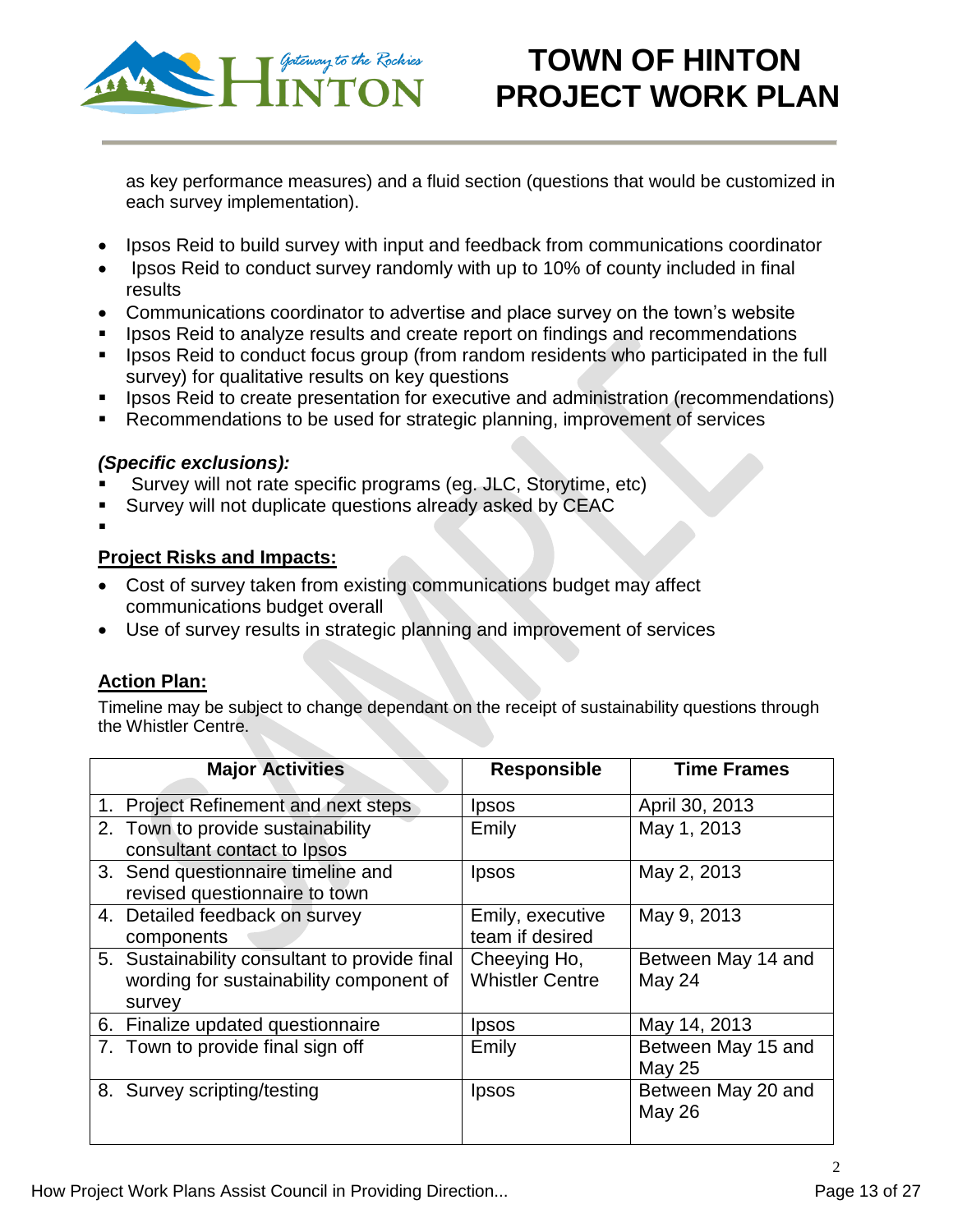

| 9. Research fielding                       | <i>lpsos</i> | Between July 5 - July |
|--------------------------------------------|--------------|-----------------------|
|                                            |              | 19                    |
| 10. Research analysis                      | Ipsos        | July 19 - August 10   |
| 11. Submit DRAFT report                    | Ipsos        | August                |
| 12. Report discussion with project team    | Ipsos/Emily  | August: depending on  |
|                                            |              | availability of team  |
|                                            |              | members               |
| 13. Final report submitted to Town         | Ipsos        | TBD                   |
| 14. Management Results Workshop            | Ipsos        | TBD                   |
| 15. Citizen focus group                    | Ipsos        | TBD                   |
| 16. Final Council presentation to standing | Ipsos        | TBD                   |
| committee                                  |              |                       |

### **Project Status Reporting:**

| <b>Subject</b><br><b>Reporting To</b><br><b>Reporting</b><br><b>From</b> |               |                         | <b>Time</b>   |
|--------------------------------------------------------------------------|---------------|-------------------------|---------------|
| 1. Emily                                                                 | Denise        | <b>Finalized Survey</b> | <b>May 26</b> |
| 2. Emily                                                                 | Denise        | Surveying underway      | July 5        |
| 3. Ipsos                                                                 | Emily         | Draft report            | August        |
| 4.Emily                                                                  | Denise/Bernie | <b>Draft Report</b>     | August        |
| 5. Ipsos                                                                 | Emily         | <b>Final Report</b>     | TBD           |
| 6. Emily                                                                 | Denise/Bernie | <b>Final Report</b>     | TBD           |
| 7.                                                                       |               |                         |               |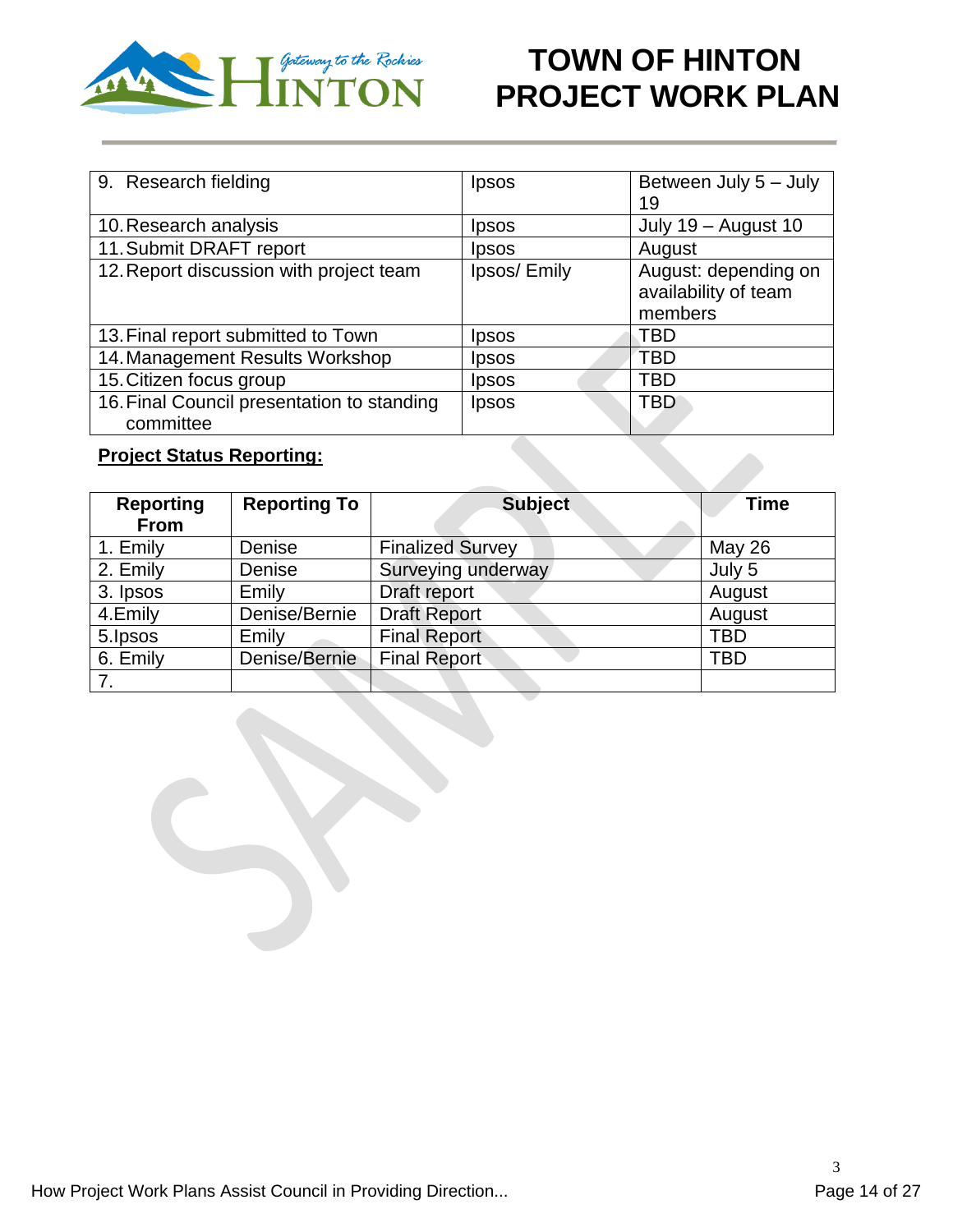

### **Communications Strategy:**

| <b>Target</b><br><b>Audience</b>                             | Town residents                                                                                                                                                                                                                                   |                                   |                |  |  |
|--------------------------------------------------------------|--------------------------------------------------------------------------------------------------------------------------------------------------------------------------------------------------------------------------------------------------|-----------------------------------|----------------|--|--|
| <b>Objectives</b><br>(What are you<br>trying to<br>achieve?) | Raise awareness about the survey and the importance of the<br>$\bullet$<br>results<br>Communicate that Ipsos Reid is calling on behalf of the Town<br>of Hinton<br>Promote the online version of the survey                                      |                                   |                |  |  |
| Core<br>Message(s)                                           | Use the core messages along with supporting statements<br>We support balanced growth                                                                                                                                                             |                                   |                |  |  |
| Spokesperson                                                 | <b>Emily Olsen</b>                                                                                                                                                                                                                               |                                   |                |  |  |
| <b>Plans, Tactics</b>                                        | <b>Activity</b>                                                                                                                                                                                                                                  | <b>Timing</b>                     | Cost           |  |  |
| and Materials                                                | 1. Filler ads in the Voice                                                                                                                                                                                                                       | End of<br>June                    | $\overline{0}$ |  |  |
|                                                              | 2. Parklander ads                                                                                                                                                                                                                                | End of<br>June                    | \$300          |  |  |
|                                                              | 3. Facebook ads                                                                                                                                                                                                                                  | End of<br>$June -$<br>mid<br>July | \$200          |  |  |
|                                                              | 4. Press release<br>June<br>$\overline{0}$<br>30                                                                                                                                                                                                 |                                   |                |  |  |
| <b>Measurement</b>                                           | Number of participants in the survey<br>Willingness to participate in the survey<br>Website visitors to media release page and information page<br>$\bullet$<br>Coverage in both the Voice and the Parklander newspapers,<br>and the Eagle radio |                                   |                |  |  |
| <b>Responsibility</b>                                        | Emily                                                                                                                                                                                                                                            |                                   |                |  |  |

### **Submitted by (Project Manager):**

**Date:**

### **Authorized to Proceed by Project Sponsor:**

**Date:**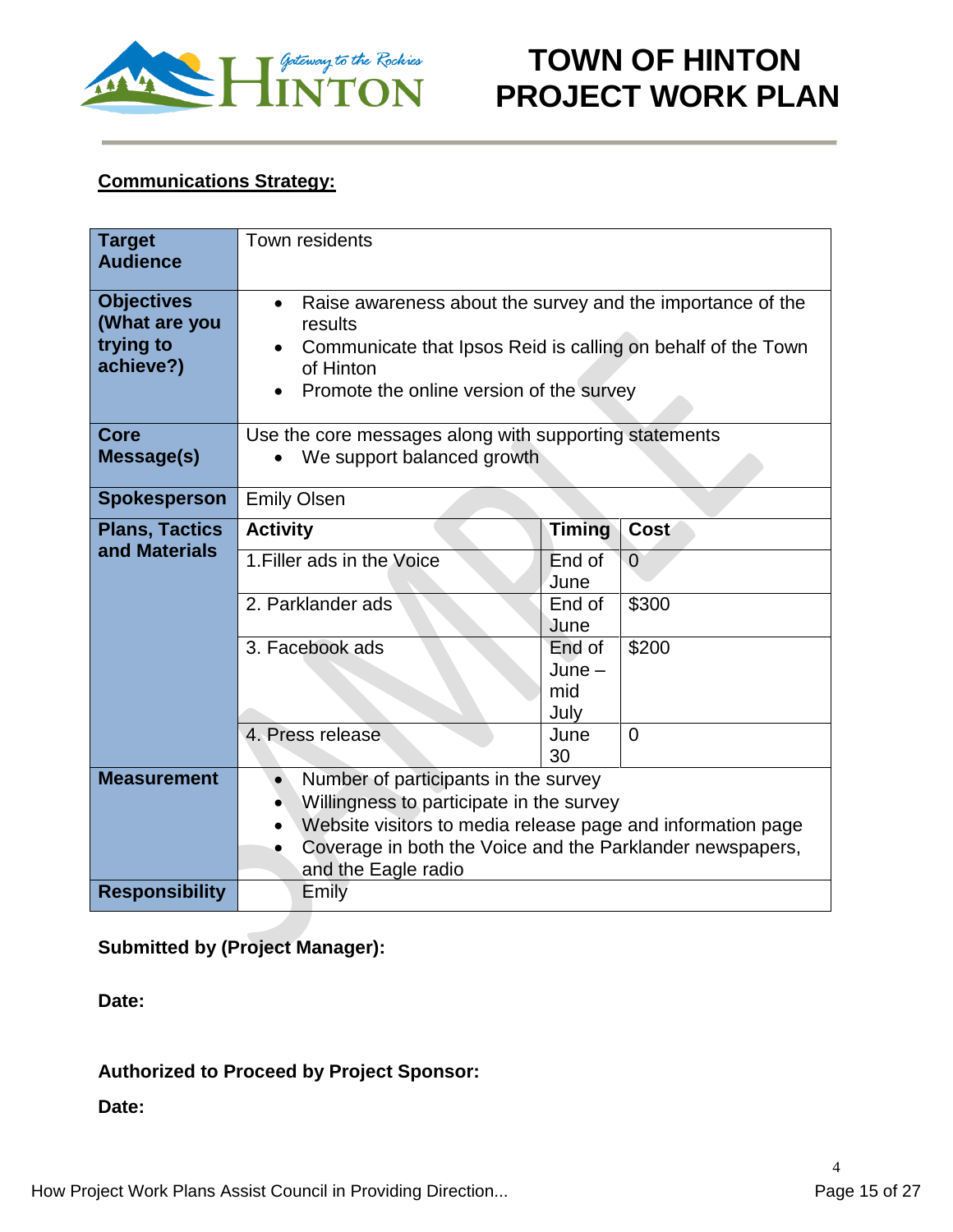

### **Project Organization & Information Sheet**

#### **Key Project Stakeholders**:

| <b>Role</b>        | <b>Individuals &amp; Responsibilities</b> |
|--------------------|-------------------------------------------|
| <b>Operators</b>   |                                           |
| <b>Users</b>       |                                           |
| Other stakeholders |                                           |

#### **Project Team:**

| <b>Role</b>               | <b>Individuals &amp; Responsibilities</b>      |
|---------------------------|------------------------------------------------|
| <b>Project Sponsor</b>    | Denise Parent, Director of Corporate Services  |
|                           |                                                |
| <b>Project Manager</b>    | <b>Emily Olsen, Communications Coordinator</b> |
|                           |                                                |
| <b>Steering Committee</b> | Emily, Denise, Bernie                          |
|                           | Optional: Laura, Mike, Jean Anne               |
|                           |                                                |
|                           |                                                |
|                           |                                                |
|                           |                                                |
| <b>Working Team</b>       | Emily                                          |
|                           |                                                |
|                           |                                                |
|                           |                                                |
|                           |                                                |
|                           |                                                |
|                           |                                                |
|                           |                                                |
| Contractors               | Jamie and Shrishma from Ipsos Reid             |
|                           | Cheeying Ho from Whistler Centre               |
|                           |                                                |
|                           |                                                |

### **Project Information:**

### **Project Account Code:**

### **Project File Location:**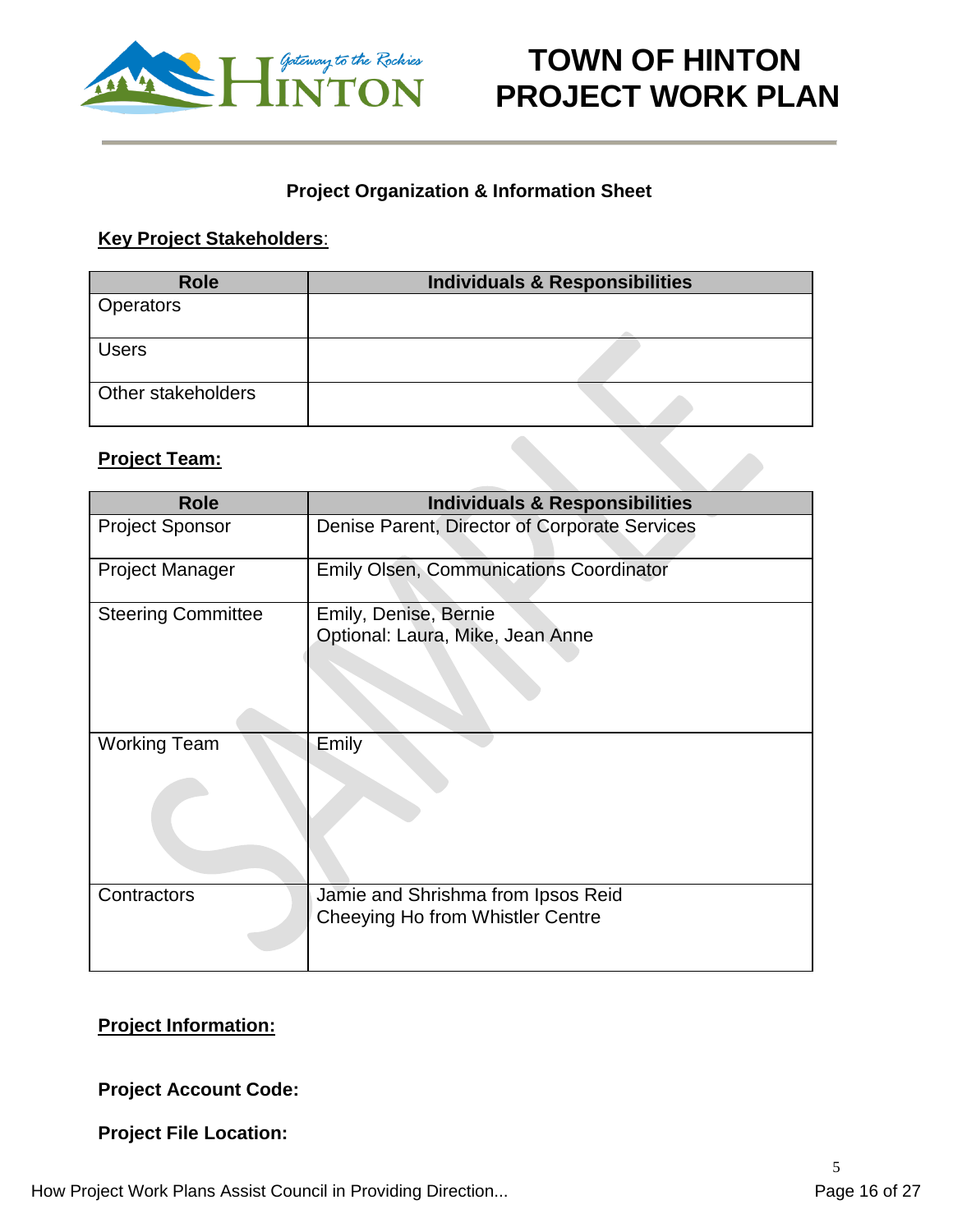# **TOWN OF HINTON 2014-2017 STRATEGIC PLAN**

| <b>Item</b><br><b>Number</b> | <b>Source</b>                | <b>Action Required</b>                                                                                                                                                                                                                                   | <b>Staff</b><br><b>Responsible</b> | <b>Multi Staff</b><br><b>Responsible</b> | <b>Division</b> | <b>Additional Comments</b>                                                                                                                                                                                                                                                                                                                                                                                              |
|------------------------------|------------------------------|----------------------------------------------------------------------------------------------------------------------------------------------------------------------------------------------------------------------------------------------------------|------------------------------------|------------------------------------------|-----------------|-------------------------------------------------------------------------------------------------------------------------------------------------------------------------------------------------------------------------------------------------------------------------------------------------------------------------------------------------------------------------------------------------------------------------|
| MD - 0977                    | Council<br>Strategic<br>Plan | <b>STRONG AND DIVERSE</b><br><b>ECONOMY: ECONOMIC</b><br>DEVELOPMENT STRATEGY /<br>MARKETING PLAN (NEW) -<br>Strategy 4.13 Review the<br>function/effectiveness of our current<br>Economic Development Program                                           | Kimberley<br>Worthington           |                                          |                 | Will initiate in conjunction with MD0978 in May, 2014 (after 2014+ housing plan<br>finalized and approved).                                                                                                                                                                                                                                                                                                             |
| MD - 0978                    | Council<br>Strategic<br>Plan | <b>STRONG AND DIVERSE</b><br>ECONOMY: ECONOMIC<br><b>DEVELOPMENT STRATEGY /</b><br>MARKETING PLAN (NEW) -<br>Strategy 4.13 Work with<br>stakeholders to build and launch an<br>aggressive and progressive<br>economic development strategy for<br>Hinton | Kimberley<br>Worthington           |                                          | 12              | Will initiate in conjunction with MD-0977 in May, 2014 (after 2014+ housing plan<br>finalized and approved).                                                                                                                                                                                                                                                                                                            |
| ∥MD - 0979                   | Council<br>Strategic<br>Plan | <b>STRONG AND DIVERSE</b><br>ECONOMY: (CONTINUING) -<br>Strategy 4.13 Explore<br>incentives/motivators for<br>development                                                                                                                                | Bernie<br>Kreiner                  |                                          | 12              | Foreign worker lobby, recruitment package for employers, buy-local campaign by<br>Chamber. Hinton 3/50 educational campaign in partnership with CFWY, COC and<br>TOH. Beautification, support to realtors, business retention, expansion and attraction<br>and potential investors with land and real estate inventory database. Business to<br>business speed networking workshop held. Zoning broadened at Innovista. |
| IMD - 0980                   | Council<br>Strategic<br>Plan | <b>STRONG AND DIVERSE</b><br>ECONOMY: INNOVISTA - ACTION<br>PLAN (CONTINUING) - Strategy<br>4.14 Actively market and sell<br>Innovista Phase 1 and look at all<br>possible alternatives/options for<br>Phase 2/3                                         | Kimberley<br>Worthington           |                                          | 12              | Amendments to EI district and development guidelines completed. Phase I - price<br>reduced 25% mid Feb/14; Phase II - working with an interested buyer; Phase III - sold<br>to Ever Enterprises with June 30/14 closing date.                                                                                                                                                                                           |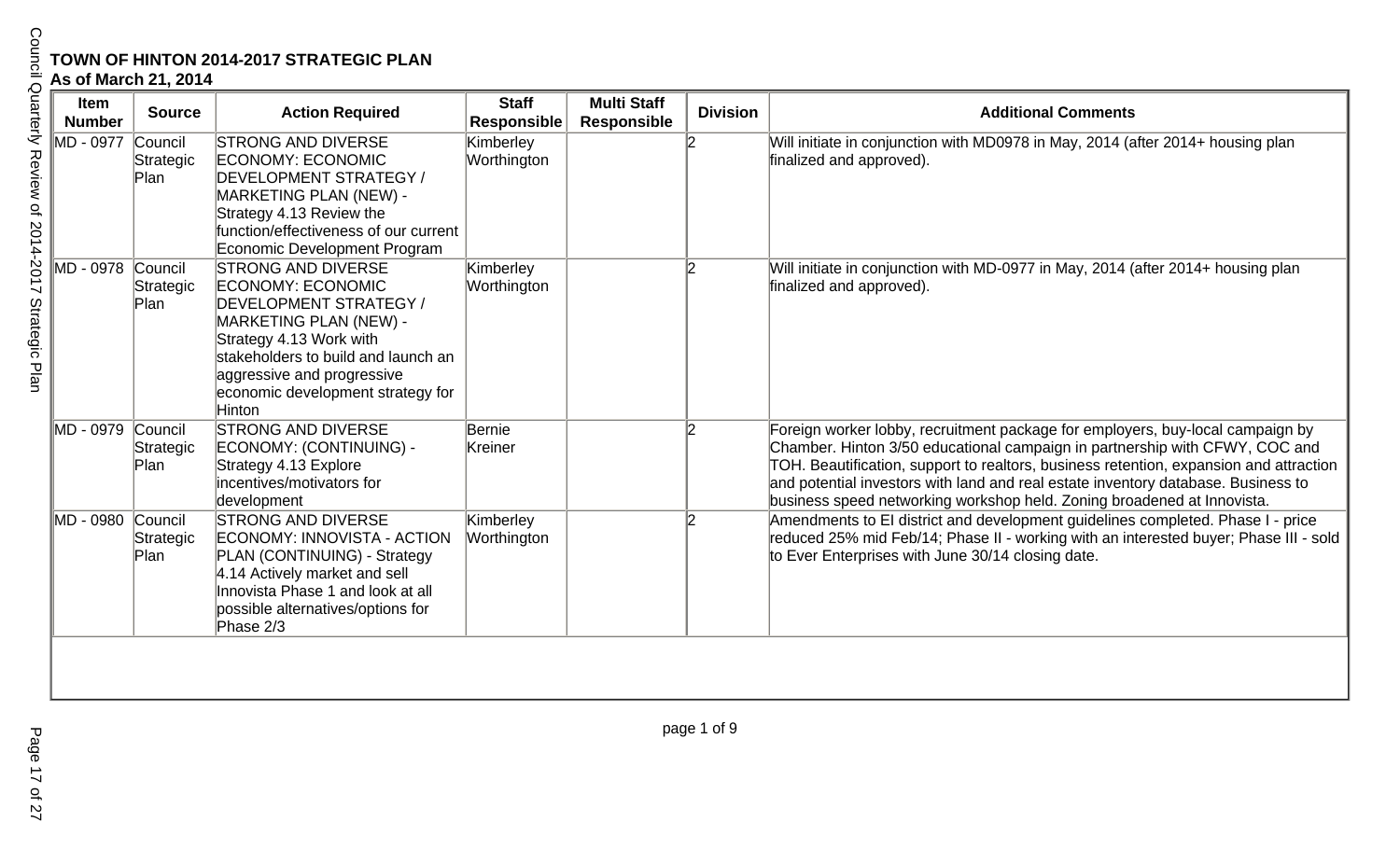| Item<br><b>Number</b> | <b>Source</b>                | <b>Action Required</b>                                                                                                                                                                                                                                                     | <b>Staff</b><br><b>Responsible</b> | <b>Multi Staff</b><br><b>Responsible</b> | <b>Division</b> | <b>Additional Comments</b>                                                                                                                                                                                                                                      |
|-----------------------|------------------------------|----------------------------------------------------------------------------------------------------------------------------------------------------------------------------------------------------------------------------------------------------------------------------|------------------------------------|------------------------------------------|-----------------|-----------------------------------------------------------------------------------------------------------------------------------------------------------------------------------------------------------------------------------------------------------------|
| IMD - 0981            | Council<br>Strategic<br>Plan | <b>STRONG AND DIVERSE</b><br><b>ECONOMY: FIRE TRAINING</b><br>FACILITY (NEW) - Strategy 4.13<br>Explore the potential opportunity of<br>leveraging our firefighting facilities<br>and expertise in developing a training<br>facility                                       | Peter Ensor                        | Laura Howarth                            |                 | Timelines to explore this strategy will be determined after the 2014 "yellowed projects"<br>have been brought back to Council; one of which may address / speak in part to this<br>strategy (3rd & 4th floor addition to existing fire training burn building). |
| ∥MD - 0982            | Council<br>Strategic<br>Plan | <b>STRONG AND DIVERSE</b><br>ECONOMY: ACCESS TO<br><b>RESOURCES (NEW) - Strategy</b><br>4.13 Work with stakeholders to<br>review the overall<br>access/attractiveness of Hinton to<br>the regional resource industry (ie.<br>Willow Creek Road connector, truck<br>routes) | Bernie<br>Kreiner                  |                                          |                 | Some preliminary road access information provided to Mayor for industry reaction.<br>Routes to Willow Creek Road options map being drafted; then to be discussed with<br>Yellowhead County when an inter-municipal meeting is scheduled.                        |
| MD - 0983 Council     | Strategic<br>Plan            | <b>BUSINESS READINESS:</b><br>UPDATE/REVISE SELECT<br><b>COMPONENTS OF THE</b><br>MUNICIPAL DEVELOPMENT PLAN<br>(NEW) - Strategy 5.20 Review<br>current Minimum Design Standards<br>(ie. arterial roads)                                                                   | _orraine<br>Walker                 |                                          | 12              | MDP updating begins with a council workshop April 1/14.                                                                                                                                                                                                         |
| MD - 0984 Council     | Strategic<br>Plan            | <b>BUSINESS READINESS:</b><br>UPDATE/REVISE SELECT<br><b>COMPONENTS OF THE</b><br>MUNICIPAL DEVELOPMENT PLAN<br>(NEW) - Strategy 5.20 Architectural<br>Design Guidelines - including<br>signage                                                                            | Lorraine<br>Walker                 |                                          | 12              | Feedback from council MDP workshop April 1/14 will set process.                                                                                                                                                                                                 |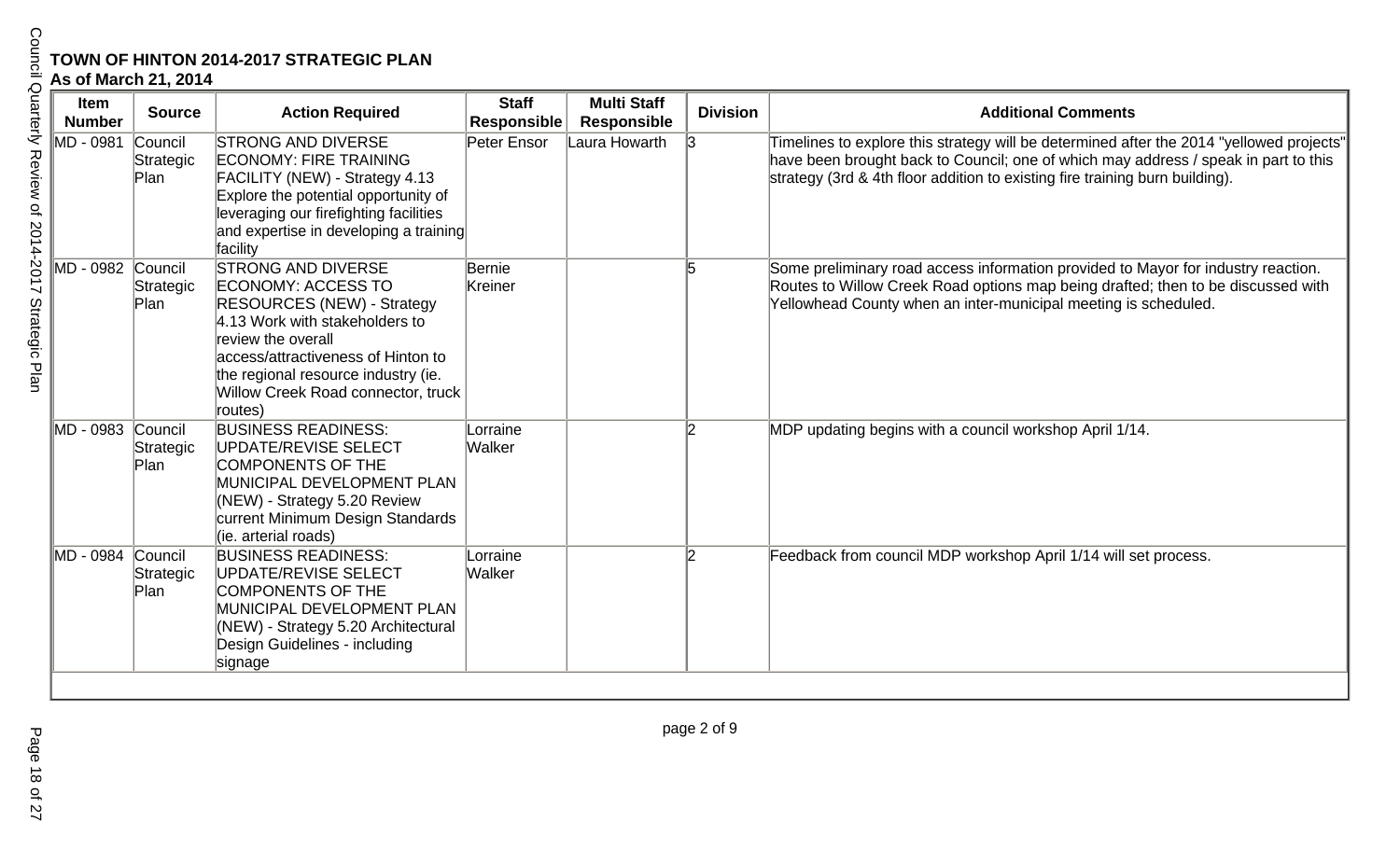| As of March 21, 2014  |                              | <b>TOWN OF HINTON 2014-2017 STRATEGIC PLAN</b>                                                                                                                                                                                                                                                        |                                    |                                          |                 |                                                                                                                                                                                                                                                                                                                                                 |
|-----------------------|------------------------------|-------------------------------------------------------------------------------------------------------------------------------------------------------------------------------------------------------------------------------------------------------------------------------------------------------|------------------------------------|------------------------------------------|-----------------|-------------------------------------------------------------------------------------------------------------------------------------------------------------------------------------------------------------------------------------------------------------------------------------------------------------------------------------------------|
| Item<br><b>Number</b> | <b>Source</b>                | <b>Action Required</b>                                                                                                                                                                                                                                                                                | <b>Staff</b><br><b>Responsible</b> | <b>Multi Staff</b><br><b>Responsible</b> | <b>Division</b> | <b>Additional Comments</b>                                                                                                                                                                                                                                                                                                                      |
| MD - 0985 Council     | Strategic<br>Plan            | <b>BUSINESS READINESS: OFFSITE</b><br>LEVY/INFILL POLICY (NEW) -<br>Strategy 4.13 Work with<br>stakeholders and update current<br>(and proposed) offsite levy and infill<br>policy                                                                                                                    | Bernie<br>Kreiner                  |                                          |                 | Off-site levy bylaw should be finished April 15/14; then a public engaging workshop on<br>infill development options and policy will be planned for May/14.                                                                                                                                                                                     |
| MD - 0986             | Council<br>Strategic<br>Plan | <b>BUSINESS READINESS:</b><br><b>PLANNING &amp; DEVELOPMENT</b><br><b>OPERATIONAL/PROCESS</b><br>REVIEW (NEW) - Strategy 4.13<br>Work with Administration and<br>engage stakeholders in reviewing<br>the current development processes<br>and identify areas to streamline and<br>make more efficient | Bernie<br>Kreiner                  |                                          | 12              | Over 20 stakeholders contributed in Jan/14; Industry Advisory Group ("IAG") first<br>meeting in March. On April 30/14 IAG expected to confirm their terms of reference<br>and approve a priorized "improvement work plan". A variety of quick wins initiated by<br>Planning & Development Dept. staff under "Planning Matters-Together" banner. |
| MD - 0987             | Council<br>Strategic<br>Plan | <b>BUSINESS READINESS:</b><br><b>PLANNING &amp; DEVELOPMENT</b><br><b>OPERATIONAL/PROCESS</b><br>REVIEW (NEW) - Strategy 3.10<br>Educate stakeholders on<br>revamped/streamlined processes                                                                                                            | Bernie<br>Kreiner                  |                                          | l2              | Process flowcharts finalized March 18/14; thanks to all Planning & Development<br>Dept. staff; will be on Town website soon. Plan to host 2 education workshops by<br>mid-June for customer education: (a) with repeat development permit applicants (b)<br>with subdivision developers.                                                        |
| MD - 0988 Council     | Strategic<br>Plan            | <b>BUSINESS READINESS:</b><br><b>PLANNING &amp; DEVELOPMENT</b><br><b>OPERATIONAL/PROCESS</b><br>REVIEW (NEW) - Strategy 3.10 Set<br>targets/benchmarks                                                                                                                                               | Bernie<br>Kreiner                  |                                          |                 | To occur through IAG. Primary service satisfaction targets plus "time to approval"<br>being drafted.                                                                                                                                                                                                                                            |
| IMD - 0989            | Council<br>Strategic<br>Plan | <b>BUSINESS READINESS: HOUSING</b><br><b>READINESS/OPTIONS</b><br>(CONTINUING) - Strategy 2.7<br>Update and enhance the secondary<br>suites/garden suite policy (options<br>for seniors)                                                                                                              | Lorraine<br>Walker                 |                                          | 12              | Will brief town council in conjunction with housing plan work. Town has progressive<br>regulations for these, need to define areas for enhancing with council.                                                                                                                                                                                  |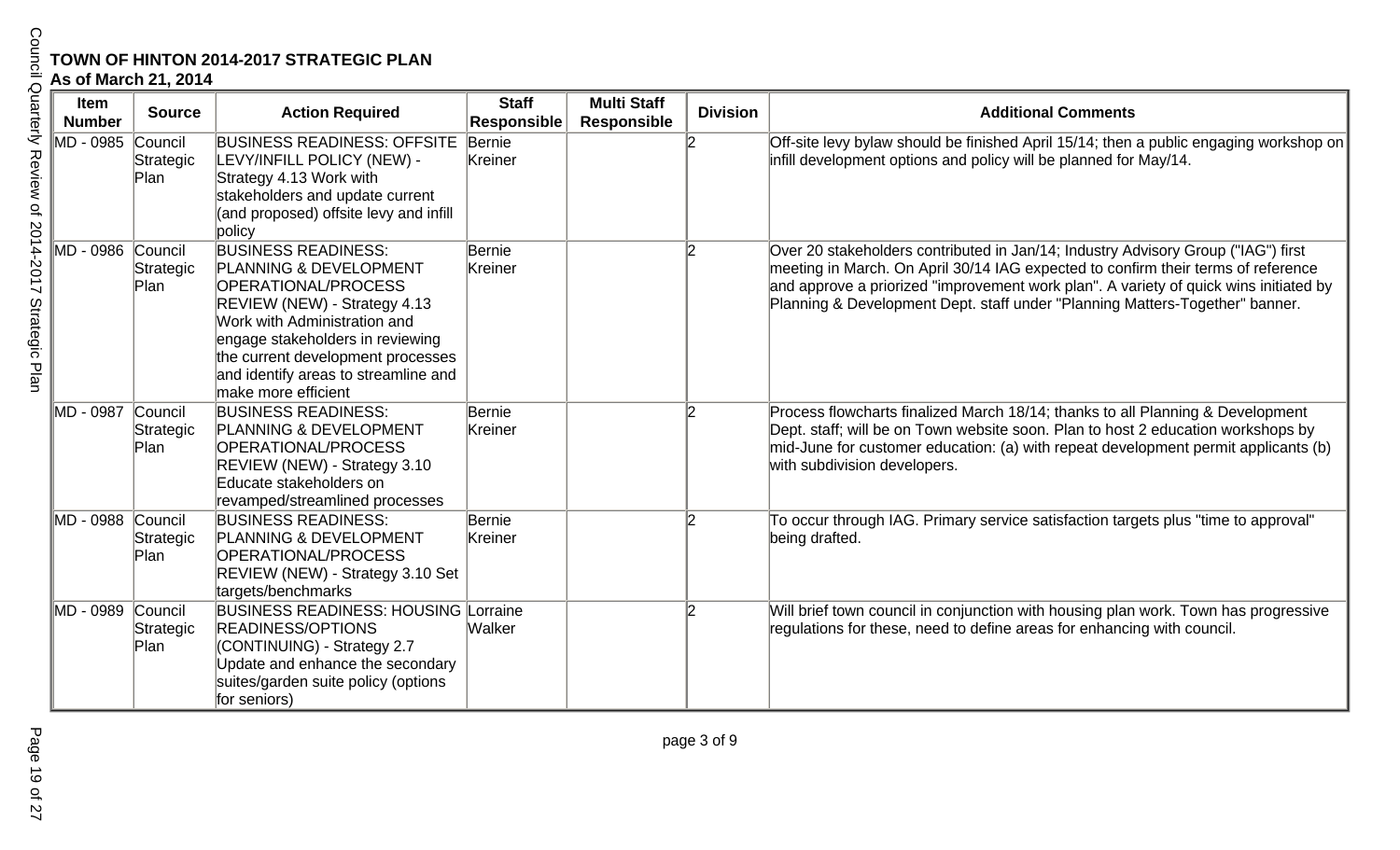|                       | <b>TOWN OF HINTON 2014-2017 STRATEGIC PLAN</b><br>As of March 21, 2014 |                                                                                                                                                                                                                                                                    |                                    |                                          |                 |                                                                                                                                                                                                                                                                                                                                                                                                                                                                  |  |  |  |
|-----------------------|------------------------------------------------------------------------|--------------------------------------------------------------------------------------------------------------------------------------------------------------------------------------------------------------------------------------------------------------------|------------------------------------|------------------------------------------|-----------------|------------------------------------------------------------------------------------------------------------------------------------------------------------------------------------------------------------------------------------------------------------------------------------------------------------------------------------------------------------------------------------------------------------------------------------------------------------------|--|--|--|
| Item<br><b>Number</b> | <b>Source</b>                                                          | <b>Action Required</b>                                                                                                                                                                                                                                             | <b>Staff</b><br><b>Responsible</b> | <b>Multi Staff</b><br><b>Responsible</b> | <b>Division</b> | <b>Additional Comments</b>                                                                                                                                                                                                                                                                                                                                                                                                                                       |  |  |  |
| MD - 0990             | Council<br>Strategic<br>Plan                                           | <b>BUSINESS READINESS: HOUSING Bernie</b><br><b>READINESS/OPTIONS</b><br>(CONTINUING) - Strategy 2.7 Work<br>with all developers to ensure they<br>are engaged and ready to support<br>the housing needs of the<br>community                                       | Kreiner                            |                                          | 15              | 1. Market level residential lot supply advancing with 120 lots now as per dashboard<br>report. Baker Street will introduce more "affordable" market housing for purchase and  <br>rent. Habitat offering Hinton perpetually affordable mortgaged duplexes. 2. Non-market<br>solutions being advanced with housing plan, PAH Co-op work and mortgage<br>assistance concepts. 3. Tracking provincial housing funding for subsidized rental, etc.<br>opportunities. |  |  |  |
| MD - 0991             | Council<br>Strategic<br>Plan                                           | <b>BUSINESS READINESS: HOUSING Bernie</b><br><b>READINESS/OPTIONS (NEW) -</b><br>Strategy 2.7 Address the<br>outstanding concerns with some of<br>our large mobile home parks (look at<br>options)                                                                 | Kreiner                            |                                          | 15              | Meeting with Hillcrest and Parklane mobile home park owners expected in May/14.<br>Volunteer development support for tenants wishing to organize tenants association<br>provided; however little action to advance that organization.                                                                                                                                                                                                                            |  |  |  |
| MD - 0992 Council     | Strategic<br>Plan                                                      | <b>BUSINESS READINESS: HOUSING Kimberley</b><br><b>READINESS/OPTIONS</b><br>(CONTINUING) - Strategy 2.7<br>Explore community-based options to<br>open up home ownership<br>opportunities/affordability options<br>(community housing model -<br>mortgage supports) | Worthington                        |                                          | 12              | (a) Cooperative housing group work ing a business plan, a concept, site selection,<br>etc. with CMHC funding (by June/14); (b) Placing 14 Habitat units for 2015 plus build<br>in progress. (c) Some research done on other actions like mortgage assistance to be<br>advanced by 2014+ housing plan approval.                                                                                                                                                   |  |  |  |
| ∥MD - 0993            | Council<br>Strategic<br>Plan                                           | VIBRANT COMMUNITY (NEW) -<br>Strategy 4.13 Explore long-term<br>options for the Hinton Centre                                                                                                                                                                      | Ewa<br>Arsenault                   |                                          |                 | Admin is currently working through two potential opportunities. Council will be updated<br>In-Camera March 25, 2014.                                                                                                                                                                                                                                                                                                                                             |  |  |  |
| IMD - 0994            | Council<br>Strategic<br>Plan                                           | <b>VIBRANT COMMUNITY: REVIEW</b><br>OF THE CURRENT PHOTO<br><b>RADAR PROGRAM/FUNDING</b><br>(NEW) - Strategy 4.13 Evaluate<br>current policy and determine if<br>changes should be made to the<br>funding model, communication on<br>the program etc.              | Mike Schwirtz                      |                                          |                 | Admin plans to come to Council in April 2014 with suggested ammendments and<br>additions to the Photo Radar Policy 078.                                                                                                                                                                                                                                                                                                                                          |  |  |  |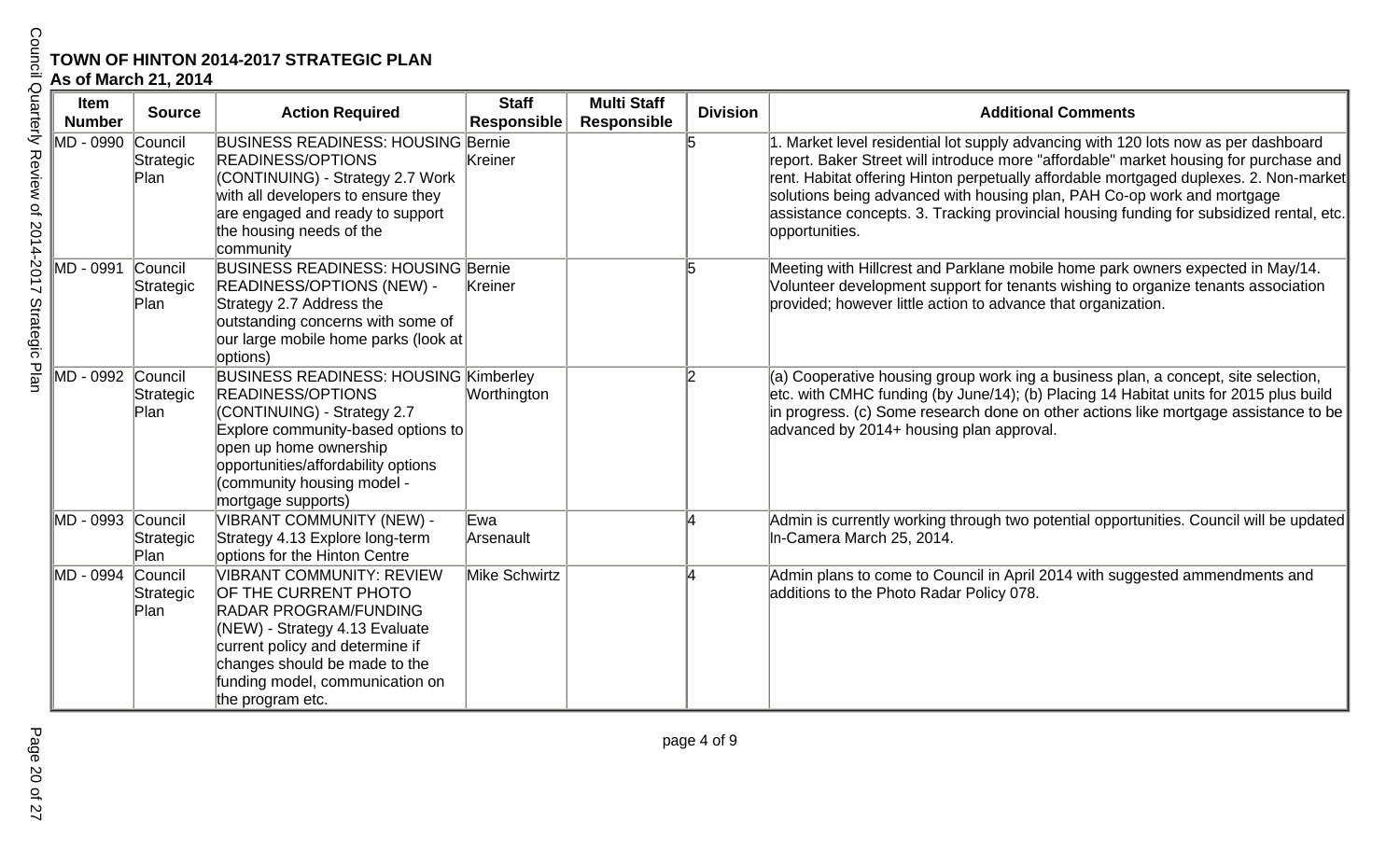| Item<br><b>Number</b> | <b>Source</b>                | <b>Action Required</b>                                                                                                                                                                                                                                                                                                                                                                                    | <b>Staff</b><br><b>Responsible</b> | <b>Multi Staff</b><br><b>Responsible</b> | <b>Division</b> | <b>Additional Comments</b>                                                                                                                                                                                                                                                                                                                                                                                                            |
|-----------------------|------------------------------|-----------------------------------------------------------------------------------------------------------------------------------------------------------------------------------------------------------------------------------------------------------------------------------------------------------------------------------------------------------------------------------------------------------|------------------------------------|------------------------------------------|-----------------|---------------------------------------------------------------------------------------------------------------------------------------------------------------------------------------------------------------------------------------------------------------------------------------------------------------------------------------------------------------------------------------------------------------------------------------|
| MD - 0995             | Council<br>Strategic<br>Plan | VIBRANT COMMUNITY: DEVELOP<br>A DESTINATION MARKETING<br><b>PROGRAM TO SUPPORT</b><br>COMMUNITY MARKETING/EVENTS<br>(NEW) - Strategy 4.13 Work with<br>stakeholders to pursue a destination<br>marketing/lodging program for<br>Hinton. Any benefit of the program<br>could be used to attract<br>levents/visitors/traffic to the<br>community, further supporting the<br>industry and promoting the Town | Kimberley<br>Worthington           |                                          | l2              | Work priorities have prevented much follow-up on this yet.                                                                                                                                                                                                                                                                                                                                                                            |
| ∥MD - 0996            | Council<br>Strategic<br>Plan | <b>VIBRANT COMMUNITY:</b><br><b>ENCOURAGE EXPANDED</b><br><b>TRANSIT USAGE (NEW) - Strategy</b><br>5.17 Look at potential route<br>changes/timing/functions and work<br>with users to find ways to<br>enhance/encourage ridership                                                                                                                                                                         | Olga Uloth                         | Silvana<br>Campbell                      | 13              | Survey is underway to gather input; findings will determine next steps and timelines<br>for building a project plan to explore this strategic action.                                                                                                                                                                                                                                                                                 |
| MD - 0997             | Council<br>Strategic<br>Plan | <b>VIBRANT COMMUNITY: REC</b><br><b>CENTRE STRATEGY</b><br>(CONTINUING) - Strategy 1.3 Short-<br>term/Long-term vision; Options<br>analysis; Business case<br>development; citizen engagement<br>plan                                                                                                                                                                                                     | Laura<br>Howarth                   | Wendy Jones                              | 3               | Geo Tech costing and timeline request for decision will come before Council on April<br>1 for approval. Next steps will be determined once the results of that work are<br>completed. The following action is put on hold until then: project plan will be framed<br>for Council approval (early/mid 2014) and prepare for 2017 plebiscite to ensure more<br>solid scope/costing, third party contributions and community engagement. |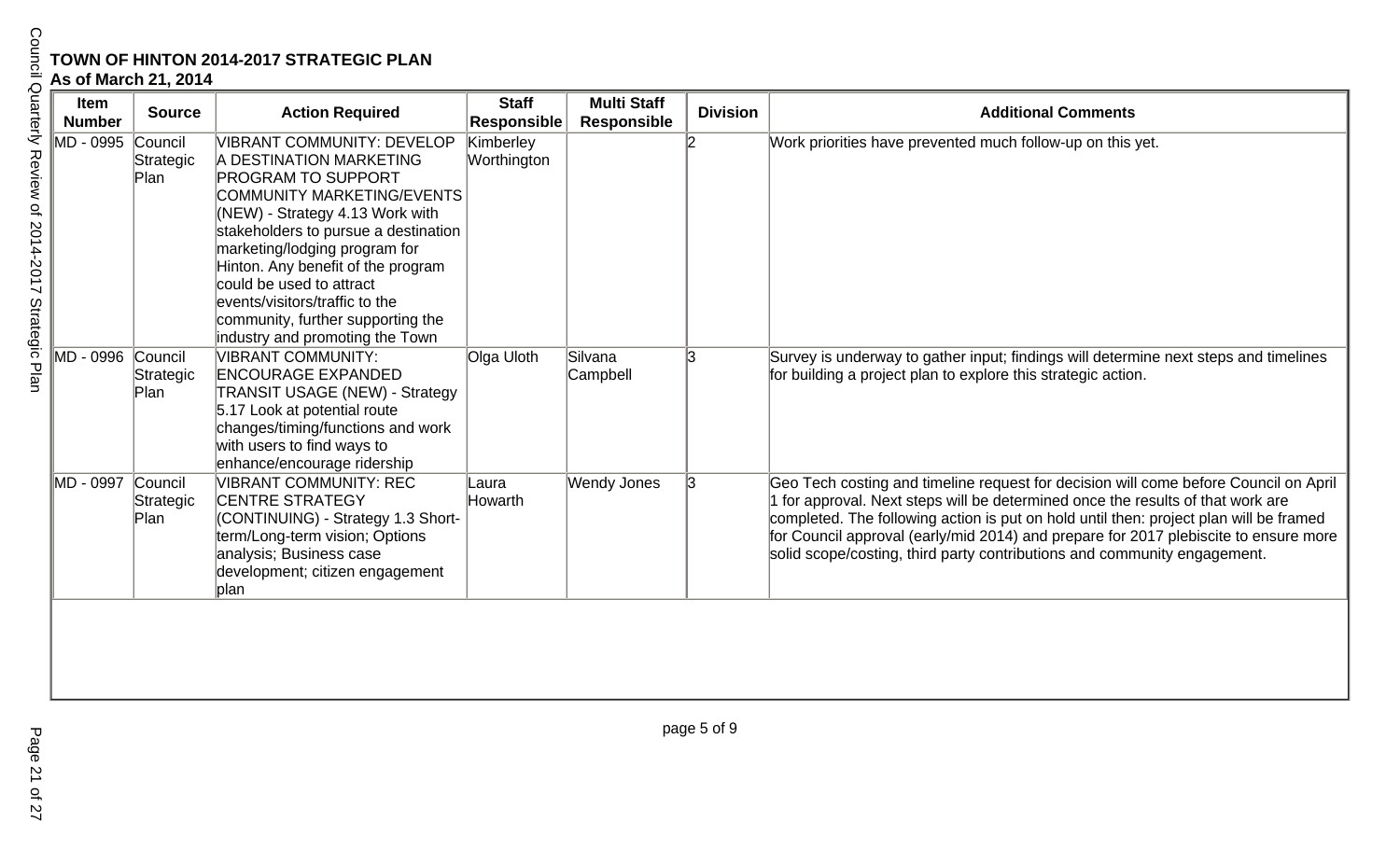|                     | As of March 21, 2014  |                              | TOWN OF HINTON 2014-2017 STRATEGIC PLAN                                                                                                                                                                                                                                    |                                    |                                          |                 |                                                                                                                                                                                                                                                                                                                                                                                                                                                                       |
|---------------------|-----------------------|------------------------------|----------------------------------------------------------------------------------------------------------------------------------------------------------------------------------------------------------------------------------------------------------------------------|------------------------------------|------------------------------------------|-----------------|-----------------------------------------------------------------------------------------------------------------------------------------------------------------------------------------------------------------------------------------------------------------------------------------------------------------------------------------------------------------------------------------------------------------------------------------------------------------------|
| Quarterly           | Item<br><b>Number</b> | <b>Source</b>                | <b>Action Required</b>                                                                                                                                                                                                                                                     | <b>Staff</b><br><b>Responsible</b> | <b>Multi Staff</b><br><b>Responsible</b> | <b>Division</b> | <b>Additional Comments</b>                                                                                                                                                                                                                                                                                                                                                                                                                                            |
| Review of 2014-2017 | MD - 0998 Council     | Strategic<br>Plan            | VIBRANT COMMUNITY:<br><b>PERFORMING ARTS FACILITY -</b><br>NEXT STEPS (CONTINUING) -<br>Strategy 1.1 Work with stakeholders<br>to review options/business case for<br>the project and the most<br>suitable/realistic project with the<br>funding available                 | Laura<br>Howarth                   | Bernie Kreiner                           | 13              | New suitable and committed partnerships are being explored, including ongoing<br>option with Break-a-Leg Theatre group. New financial parameters of \$1.15M were<br>established by current Council with consideration of more available funding pending a<br>Council approved business case.                                                                                                                                                                          |
| Strategic<br>Plan   | MD - 0999 Council     | Strategic<br>Plan            | VIBRANT COMMUNITY:<br><b>ADVOCATE FOR A LONG-TERM</b><br><b>CARE FACILITY IN HINTON</b><br>(CONTINUING) - Strategy 2.7<br>Advocate for a regional long-term<br>care facility to be built in Hinton as<br>well as other senior's<br>lodging/supports                        | Bernie<br>Kreiner                  |                                          |                 | Working group report and recommendations approved by Council in 2013. Current<br>focus on encouraging more SL3 seniors units plus encouraging improved<br>Mountainview Center operational perception. Evergreens Foundation expansion of<br>Pine Valley Lodge and preliminary ideas from Christianson Homes being supported.                                                                                                                                          |
|                     | MD - 1000 Council     | Strategic<br>Plan            | VIBRANT COMMUNITY: FOSTER<br><b>AND SUPPORT COMMUNITY</b><br><b>INITIATIVES TO DEVELOP</b><br><b>OUTDOOR RECREATION</b><br>CONTINUING) - Strategy 1.3 Work<br>with community groups to help<br>promote healthy lifestyle choices for<br>the community and attract visitors | Wendy Jones                        |                                          | 12              | Completed: Athabasca River Front Committee - Committee established with terms of<br>reference and project work plan. Next Steps: Define priorities for site development in<br>2014 Public Engagement/Stakeholder Meeting Incorporate committee as a society<br>and set up bank account for fund raising initiatives and grants                                                                                                                                        |
|                     | MD - 1001             | Council<br>Strategic<br>Plan | VIBRANT COMMUNITY: POST-<br><b>SECONDARY FACILITY</b><br>(CONTINUING) - Strategy 2.4<br>Support any future plans by the<br>Province or GPRC in the<br>development of a post-secondary<br>facility                                                                          | Kimberley<br>Worthington           |                                          |                 | 5 year (2013-2017) GPRC business plan released and indicates a relocated and<br>expanded facility needed in Hinton by 2017. Post-secondary working group approved<br>"action plan" as a GPRC led advocacy to pursue HTC as the site and subsequently<br>Town ratified it. CFWY supports action plan but did not ratify. GPRC taking a soft<br>approach to provincial advocacy. MLA has committed to incorporating GPRC space<br>needs within HTC planned renovations. |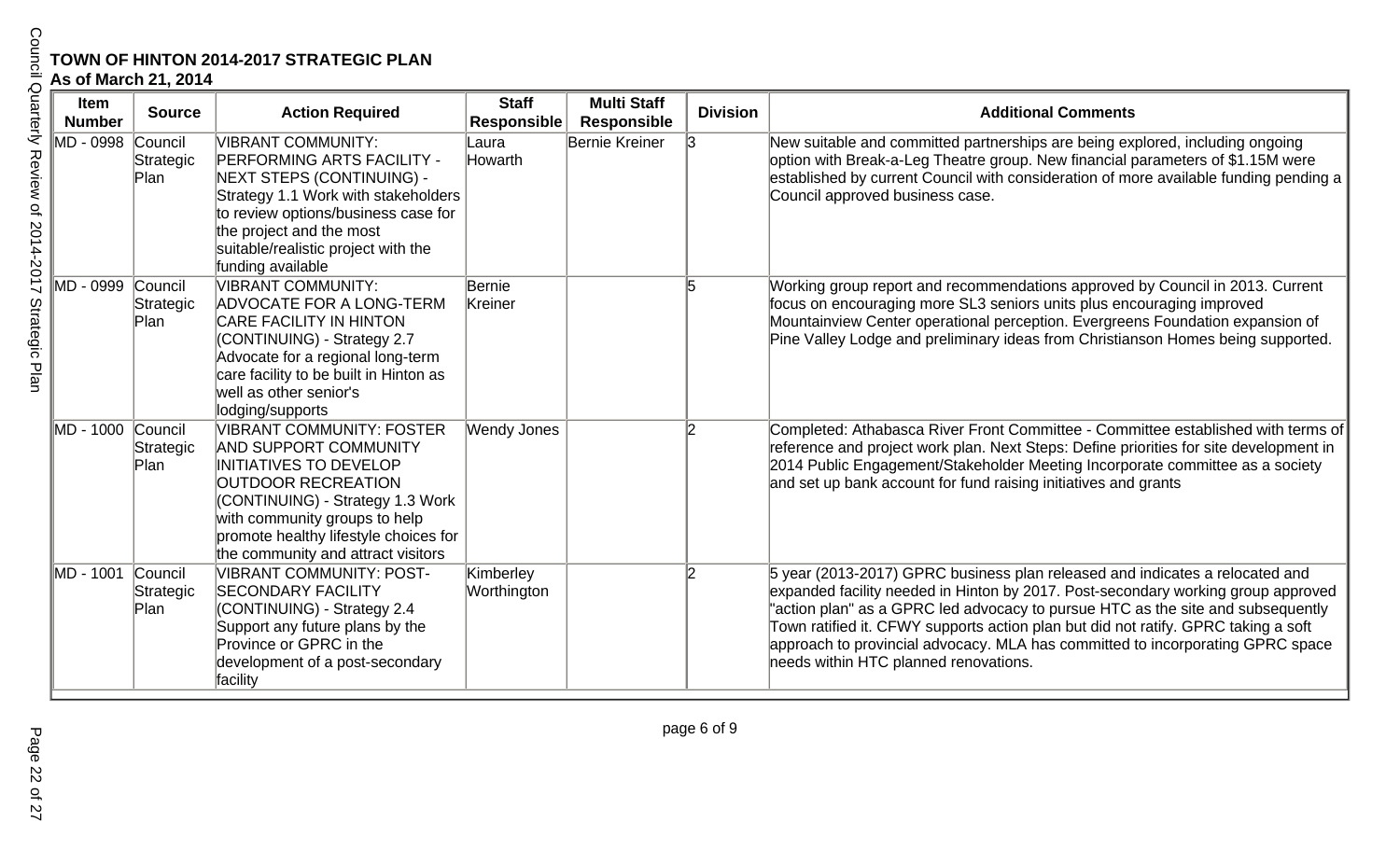| Item<br><b>Number</b> | <b>Source</b>                | <b>Action Required</b>                                                                                                                                                                                                                                                                               | <b>Staff</b><br><b>Responsible</b> | <b>Multi Staff</b><br><b>Responsible</b> | <b>Division</b> | <b>Additional Comments</b>                                                                                                                                                                                    |
|-----------------------|------------------------------|------------------------------------------------------------------------------------------------------------------------------------------------------------------------------------------------------------------------------------------------------------------------------------------------------|------------------------------------|------------------------------------------|-----------------|---------------------------------------------------------------------------------------------------------------------------------------------------------------------------------------------------------------|
| MD - 1002 Council     | Strategic<br>Plan            | <b>VIBRANT COMMUNITY:</b><br><b>STRENGTHEN CIVIC</b><br><b>PRIDE/COMMUNITY SPIRIT</b><br>(CONTINUING) - Strategy 1.1<br>Review existing Town events and<br>expand/improve                                                                                                                            | Christopher<br>Read                | Olga Uloth                               | 13              | First steps: an inventory summary will be created to include event, history,<br>partnerships, resources etc. This may begin in June 2014. Full recommendation<br>report may come before Council in Fall 2014. |
| MD - 1003 Council     | Strategic<br>Plan            | <b>VIBRANT COMMUNITY:</b><br><b>STRENGTHEN CIVIC</b><br>PRIDE/COMMUNITY SPIRIT (NEW)<br>Strategy 1.1 Celebrate/recognize<br>our industry-based beginnings (Mine<br>truck relocation)                                                                                                                 | Wendy Jones                        |                                          | l2              |                                                                                                                                                                                                               |
| MD - 1004             | Council<br>Strategic<br>Plan | SOUND, RESPONSIBLE<br><b>GOVERNANCE: MULTI-YEAR</b><br><b>BUSINESS PLANNING/BUDGETING</b><br>(NEW) - Strategy 3.10 Transition to<br>a multi-year operating<br>budget/business planning model                                                                                                         | Denise<br>Parent                   |                                          |                 | To be implemented in fall                                                                                                                                                                                     |
| MD - 1005 Council     | Strategic<br>Plan            | SOUND, RESPONSIBLE<br>GOVERNANCE: PARTICIPATORY<br>BUDGETING (NEW) - Strategy 3.10<br>Initiate a participatory budgeting<br>program whereby citizens can<br>identify, discuss and prioritize public<br>spending projects and provide them<br>the power to make decisions about<br>how money is spent | Denise<br>Parent                   |                                          |                 | Requires council direction as to next steps.                                                                                                                                                                  |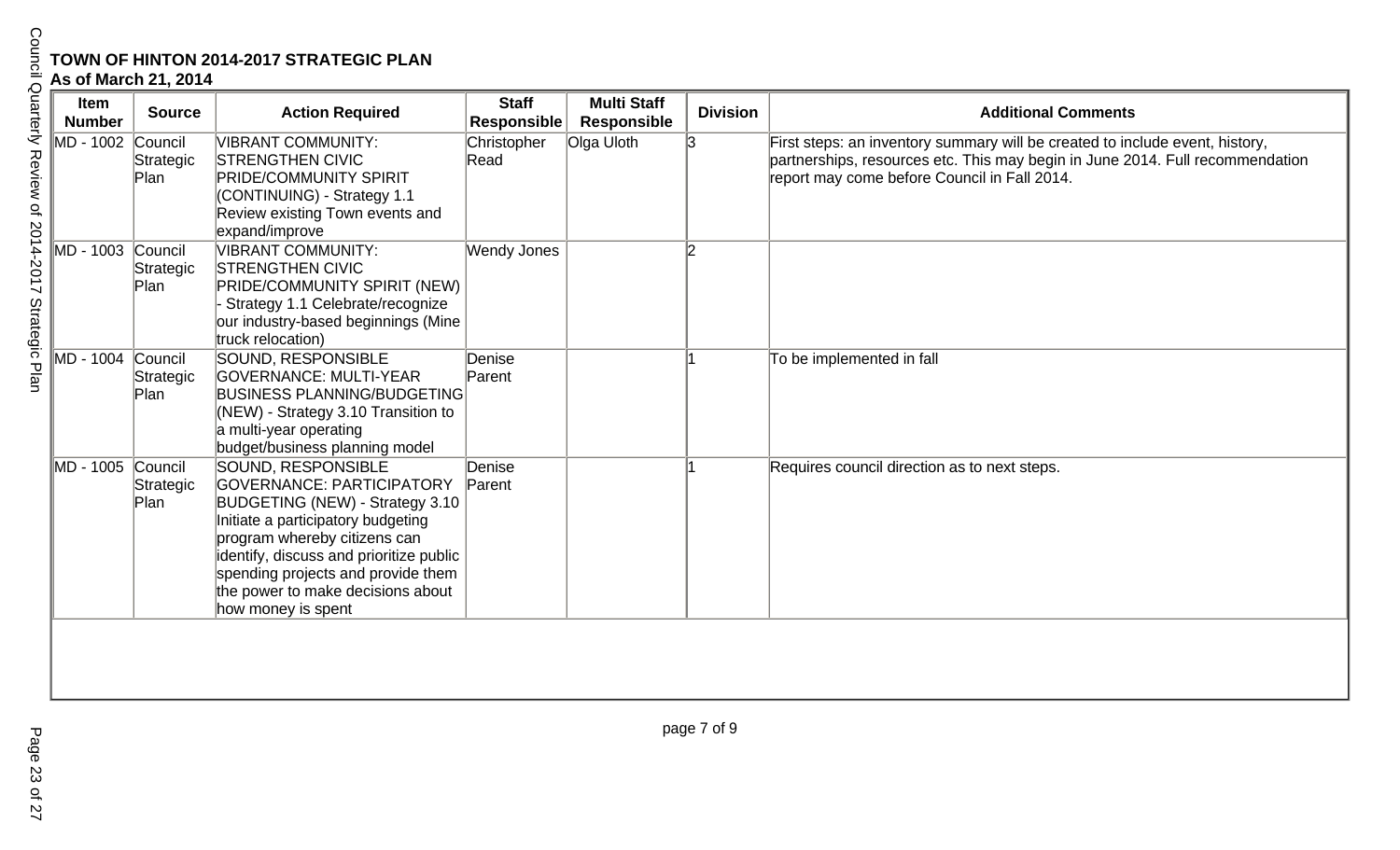| Item<br><b>Number</b> | <b>Source</b>                | <b>Action Required</b>                                                                                                                                                                                                                                                                                                                 | <b>Staff</b><br><b>Responsible</b> | <b>Multi Staff</b><br><b>Responsible</b> | <b>Division</b> | <b>Additional Comments</b>                                                                                                                                                                                                                                                                                                                                                                                                                                                                                             |
|-----------------------|------------------------------|----------------------------------------------------------------------------------------------------------------------------------------------------------------------------------------------------------------------------------------------------------------------------------------------------------------------------------------|------------------------------------|------------------------------------------|-----------------|------------------------------------------------------------------------------------------------------------------------------------------------------------------------------------------------------------------------------------------------------------------------------------------------------------------------------------------------------------------------------------------------------------------------------------------------------------------------------------------------------------------------|
| MD - 1006             | Council<br>Strategic<br>Plan | SOUND, RESPONSIBLE<br><b>GOVERNANCE: MAJOR CAPITAL</b><br><b>PROJECT APPROACH (NEW) -</b><br>Strategy 3.10 Begin a stage-gate<br>approach to capital projects which<br>ensure that business<br>cases/rationale is developed through<br>the lifecycle of a capital project<br>(ideation, scoping, business cases,<br>implement, review) | Denise<br>Parent                   | Charmaine<br>Blackman                    |                 | Preliminary meeting held on March 4th to discuss next steps and project request<br>requirements.                                                                                                                                                                                                                                                                                                                                                                                                                       |
| MD - 1007             | Council<br>Strategic<br>Plan | SOUND, RESPONSIBLE<br><b>GOVERNANCE: PURCHASING</b><br>POLICY REVIEW (NEW) - Strategy<br>3.10 Review/update the Town of<br>Hinton purchasing policy                                                                                                                                                                                    | Denise<br>Parent                   |                                          |                 | Participated on a webinar March 20 on Infrastructure Procurement and Trade<br>Agreements hosted by AUMA. One of the topics was on local purchasing. Myth:<br>Procurement authorities can and should support local businesses / taxpayers by<br>giving them preferential treatment for local projects, rather awarding contracts to out-<br>of-province firms. Fact: Local preference policies are expressly prohibited under the<br>Trade Agreements. Require clarification on purpose of reviewing purchasing policy. |
| MD - 1008 Council     | Strategic<br>Plan            | SOUND, RESPONSIBLE<br><b>GOVERNANCE: PROCESS-</b><br>CENTRIC ADMINISTRATION/KPI<br>DEVELOPMENT (NEW) - Strategy<br>3.10 Work with Administration to<br>develop clear metrics/benchmarks<br>for key Town of Hinton functions                                                                                                            | Bernie<br>Kreiner                  |                                          |                 | (a) CEAC has recently approved CSP outcomes and measures for tracking overall<br>community sustainability over time. Corporate Services will be gathering needed data<br>annual to update. (b) Given workloads, this iniative for Town metrics will likely get<br>limited attention until Fall, 2014.                                                                                                                                                                                                                  |
| MD - 1009             | Council<br>Strategic<br>Plan | SOUND, RESPONSIBLE<br>GOVERNANCE: (NEW) - Strategy<br>3.10 Operational Review                                                                                                                                                                                                                                                          | Bernie<br>Kreiner                  |                                          | 5               | Requires scoping discussion with council to develop a clear project plan.                                                                                                                                                                                                                                                                                                                                                                                                                                              |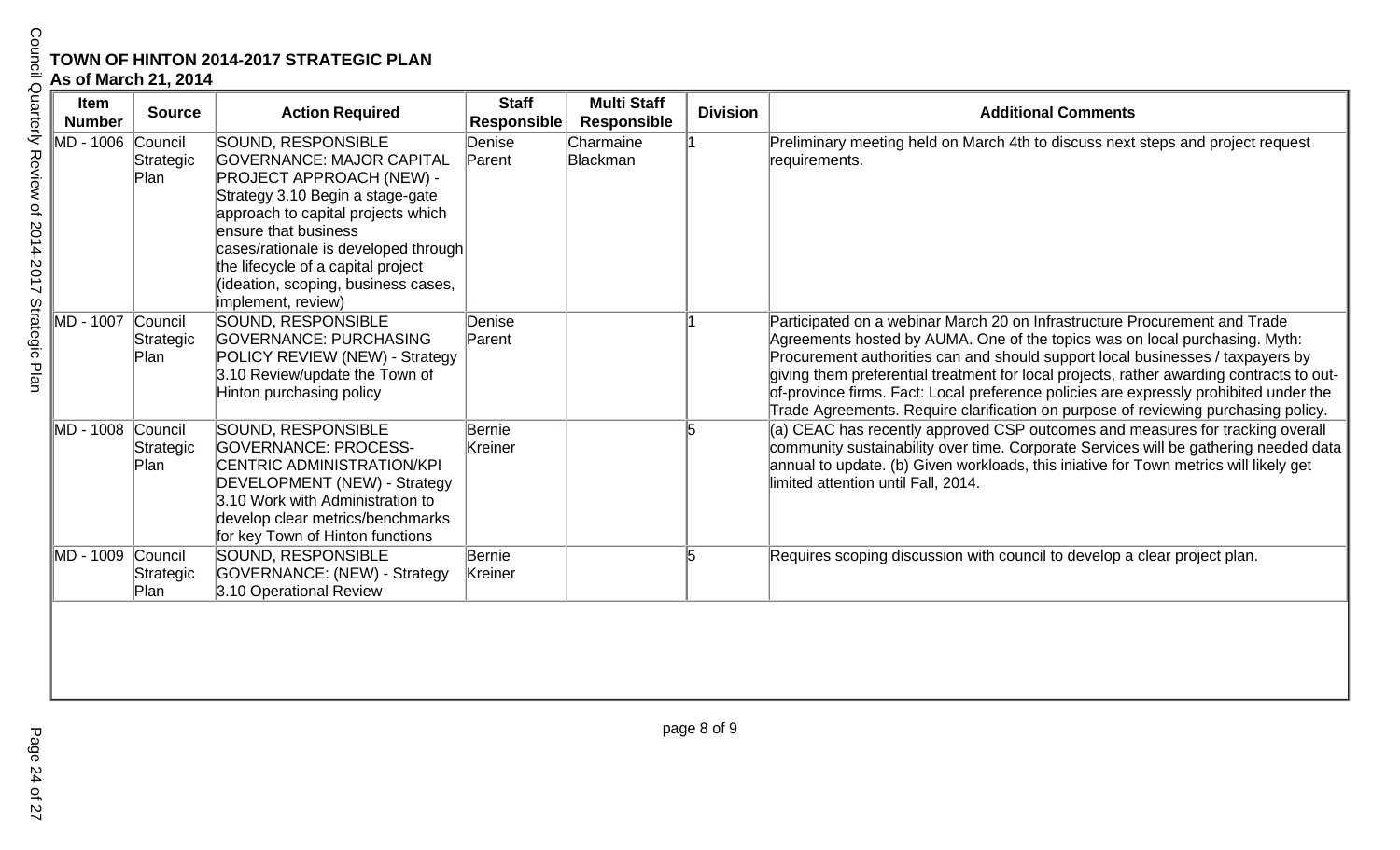| TOWN OF HINTON 2014-2017 STRATEGIC PLAN<br>As of March 21, 2014 |                              |                                                                                                                                                                                                                                                                                                      |                                    |                                          |                 |                                                                                                                                                |  |  |
|-----------------------------------------------------------------|------------------------------|------------------------------------------------------------------------------------------------------------------------------------------------------------------------------------------------------------------------------------------------------------------------------------------------------|------------------------------------|------------------------------------------|-----------------|------------------------------------------------------------------------------------------------------------------------------------------------|--|--|
| <b>Item</b><br><b>Number</b>                                    | <b>Source</b>                | <b>Action Required</b>                                                                                                                                                                                                                                                                               | <b>Staff</b><br><b>Responsible</b> | <b>Multi Staff</b><br><b>Responsible</b> | <b>Division</b> | <b>Additional Comments</b>                                                                                                                     |  |  |
| MD - 1010 Council                                               | Strategic<br>Plan            | <b>WATER AND WASTE GAME PLAN: Mike Schwirtz</b><br><b>WASTE REDUCTION, RECYCLING</b><br><b>RECOVERY STRATEGY</b><br>(CONTINUING) - Strategy 5.19<br>Review current recycling and waste<br>strategies and determine options                                                                           |                                    |                                          |                 | Admin will present the 2012 Approved Waste Reduction Strategy to Council in May<br>2014, to determine the direction and next steps.            |  |  |
| MD - 1011                                                       | Council<br>Strategic<br>Plan | WATER AND WASTE GAME PLAN: Mike Schwirtz<br><b>WASTE REDUCTION,</b><br><b>RECYCLING, RECOVERY</b><br>STRATEGY (NEW) - Strategy 5.19<br>Look at potential<br>opportunities/ventures to develop a<br>regional recycling centre                                                                         |                                    |                                          |                 | At the March 18, 2014 SC meeting Admin was directed to actively explore regional<br>and or private operating models for recycling.             |  |  |
| MD - 1012 Council                                               | Strategic<br>Plan            | WATER AND WASTE GAME PLAN: Mike Schwirtz<br><b>WATER STRATEGY (NEW) -</b><br>Strategy 5.15 In advance of the<br>planned handover of water treatment<br>services from West Fraser to the<br>Town, begin planning (look at<br>operational models, costs, service<br>delivery, conservation strategies) |                                    |                                          |                 | Admin is currently working with WF to develop the post Dec 2017 operating model.<br>The goal is to have an agreement in place by Dec 31, 2014. |  |  |
|                                                                 |                              |                                                                                                                                                                                                                                                                                                      |                                    |                                          |                 |                                                                                                                                                |  |  |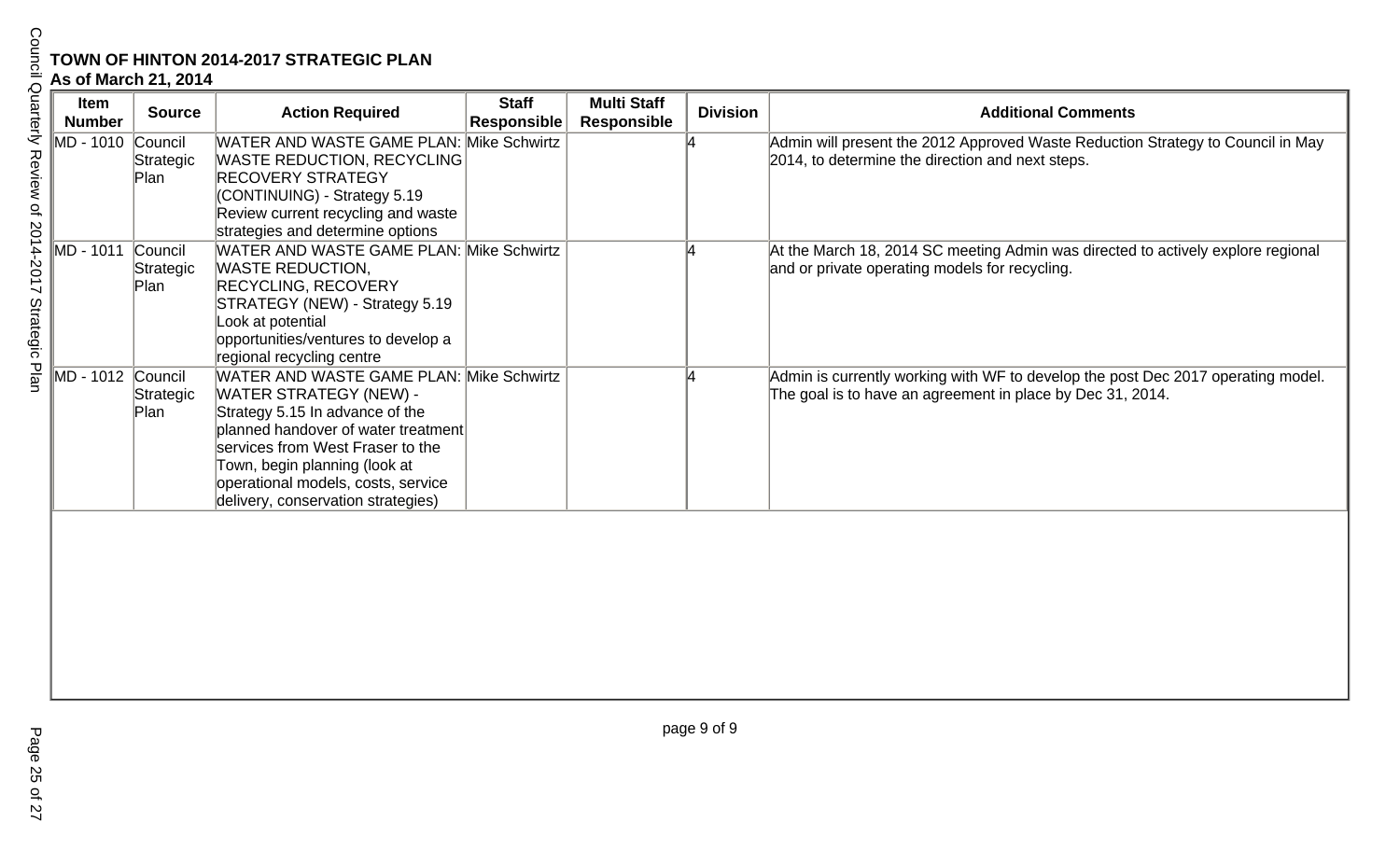# **MEMORANDUM**



**Date: March 21, 2014**

**To: Standing Committee Meeting of March 25, 2014 From: Rhonda West, Legislative & Administrative Services Coordinator RE: Strategic Plan Feedback**

This is provided to facilitate information update and discussion by Standing Committee on this topic for status understanding.

Council's 2014-2017 Strategic Plan was formally adopted on February 18, 2014. Since that time, the plan has been circulated to a number of individuals and organizations in the community. To date, Administration has received feedback as follows:

- The word "Family" is not mentioned in the strategic plan
- No focus or project on the preservation of hospital service

Council asked to review the strategic plan on a quarterly basis. Please confirm if Council wishes to continue to receive feedback in conjunction with the quarterly review or on a semi-annual / annual basis.

### **ATTACHMENTS:**